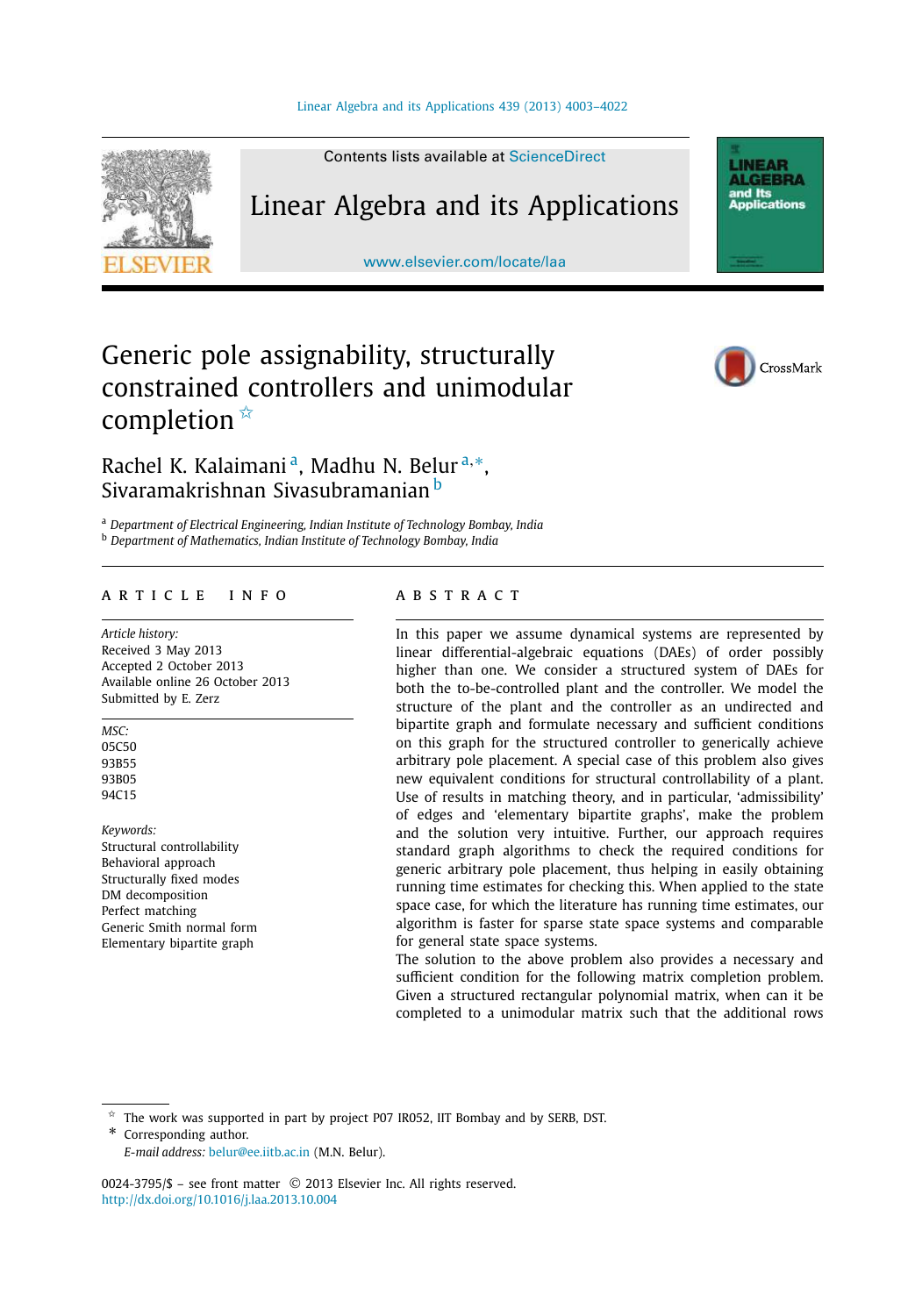that are added during the completion process are constrained to have zeros at certain locations.

2013 Elsevier Inc. All rights reserved.

#### **1. Introduction**

When dealing with large dynamical systems, numerical computation is often not feasible. Further, the precise values of the parameters arising in system equations are rarely known. Due to these reasons, many standard control problems are analyzed in the framework of 'structured' systems. The survey paper Dion et al. [7] gives a detailed account of how various properties of such systems like generic rank of the transfer matrix of the system, generic structure at infinity and disturbance decoupling have been analyzed under the assumption of genericity of parameters. These problems have been addressed primarily for descriptor/regular state space systems, where the structure of the state space system is modeled by a directed graph, and the graph is used further to characterize system properties. A related context where structural control has been investigated is that of sensor network design and decentralized control; here one deals with constraints on the variables that can occur in controller equations. The notion of 'decentralized fixed modes' is considered in Wang and Davison [22]; Corfmat and Morse [5]; Anderson and Clements [2]. As a generalization of decentralized control, Sezer and Šiljak [19] defined and characterized *structurally fixed modes* for arbitrary feedback patterns. Existence of structurally fixed modes, which rules out the possibility of arbitrary pole placement, has been characterized in terms of directed graphs. In Murota  $[13]$  a matroid theoretic approach is used to characterize the structurally fixed modes of a system in descriptor state space form. Algorithmic running times of checking graph properties in the context of structural control problems have been investigated in Papadimitriou and Tsitsiklis [16], and Murota [12,13].

In this paper we address the question: under what conditions on the plant structure can one achieve arbitrary pole placement using a controller that has *structural constraints*. Thus we assume the controller equations are constrained by a structure that specifies which system variables occur in each controller equation. While existing techniques to address structural aspects of control and pole placement using structured controllers start from a *state space* representation of the plant, the results in this paper apply to more general models of dynamical systems: linear differential-algebraic equations of order possibly higher than one.

After characterizing arbitrary pole placement with structured controllers in Theorem 2.6, we formulate and prove new results (Theorem 2.7) for structural controllability of higher order dynamical systems governed by DAEs. Use of behavioral theory of systems (see Polderman and Willems [17]) allows relating controllability properties of such a dynamical system directly in terms of the Smith normal form (SNF) of *P*(*s*), an associated polynomial matrix. System controllability is equivalent to all the invariant polynomials of *P* , i.e. the diagonals in SNF, being equal to one. In a generic/structural context, whether all the invariant polynomials are ones or not has been of interest primarily for *matrix pencils*, see Iwata and Shimizu [9] and van der Woude [26]. Higher degree polynomial matrices have been studied in the context of the generic SNF in Murota [14]. Structured matrices where certain nonzero numbers are fixed, while certain other nonzero entries are generic, have been considered in Murota [14] with the constraint that the fixed part of the polynomial matrix satisfies certain 'homogeneity conditions' on its invariant factors: the factors are assumed to be monomials. Using matroid theoretic methods, Murota [14] computes the degrees of the invariant factors of the SNF through a so-called 'combinatorial canonical form'. An absence of separation between nonzero entries into fixed and generic simplifies the problem and allows us to use techniques from matching theory of bipartite graphs. Such techniques have been utilized in van der Woude [25] in the context of generic dimension of the state space of a dynamical system, where the generic degree of the gcd of all maximal minors has been obtained under a more general formulation. Statements 3 and 4 of Theorem 2.7 below provide new equivalent conditions for structural controllability.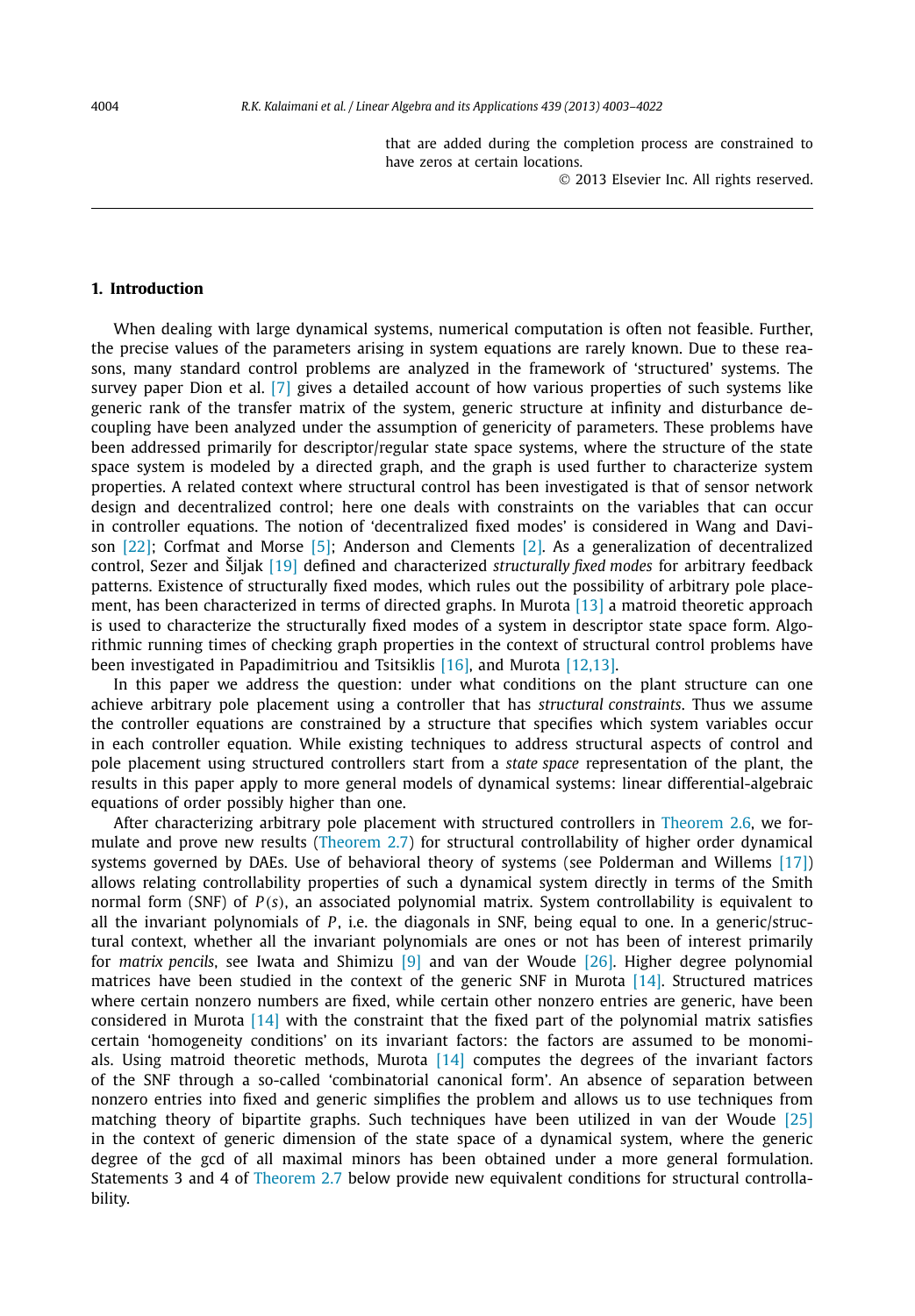Finally, this paper also solves the problem of completion<sup>1</sup> to a unimodular polynomial matrix  $U(s)$ , i.e. determinant of *U*(*s*) is a nonzero constant. Given a sparse, generic polynomial matrix *P*(*s*) with *<sup>n</sup>* rows and *<sup>m</sup>* columns, *<sup>n</sup>* < *<sup>m</sup>*, and just locations of unspecified entries in *<sup>C</sup>*(*s*) that has (*<sup>m</sup>* − *<sup>n</sup>*) rows and *m* columns, we provide necessary and sufficient conditions on the locations of the specified entries in  $P(s)$  and unspecified entries in  $C(s)$  such that by a suitable choice of polynomials in the allowed locations in *C*(*s*), the matrix  $\begin{bmatrix} P(s) \\ C(s) \end{bmatrix}$  $\left.\begin{array}{c} P(s) \ C(s) \end{array}\right]$  has determinant equal to a nonzero constant. In the literature on matrix completion problems, a separation of nonzero entries into specified and unspecified entries, and the investigation into the associated graph of specified, unspecified and zero entries' locations, has been primarily in the context of *constant* matrices with additional properties, like positive definiteness, M-matrix: see Hogben [8]. In the context of *polynomial* matrix completion, the structural/generic aspects have not received any interest: for example, the focus in Amidou and Yengui [1] is on constructing the *precise* values of the unspecified entries (from a multivariate Laurent polynomial ring) for unimodular completion.

We summarize the contribution in this paper.

- (a) We obtain equivalent graph-theoretic conditions on the plant and controller structures for generic arbitrary pole placement. Equivalently, we obtain conditions for checking whether a rectangular polynomial matrix can be completed to a unimodular matrix with nonzero entries chosen during completion only at prespecified locations. See Theorem 2.6.
- (b) We obtain new graph conditions for structural controllability of a plant, see Theorem 2.7.
- (c) We specialize the above situation for the state space case (see Theorem 2.9).
- (d) We provide algorithms that check conditions listed in Theorems 2.6 and 2.7 and also obtain their running time estimates (Lemmas  $6.2$  and  $6.4$ ). Our algorithmic running time is lower than existing algorithms for sparse system equations, and comparable for general systems.
- (e) Inadmissible edges, removal of which is very central to all the graph conditions above, are shown to never occur when building a large system from SISO (Single Input Single Output) subsystems using just the series, parallel and feedback interconnection (see Theorem 2.8).

The paper is organized as follows. Section 2 contains brief preliminaries, our formulation of the problem and our main results. Section 3 explains the remaining preliminaries: polynomial matrices, genericity and bipartite graphs. The results on structural controllability of a plant are proved in Section 4. Section 5 is concerned with proving Theorem 2.6 on conditions on the plant and controller structures for arbitrary pole placement. The running time of the algorithms involved in checking the graph conditions is addressed in Section 6. Section 7 summarizes some concluding remarks of this paper.

#### **2. Problem formulation and main results**

Section 2.1 has preliminaries essential for just this section. An unfamiliar reader is urged to read more details in Section 3 in case some terms in Theorems 2.6–2.9 are unclear. The sets  $\mathbb R$  and  $\mathbb C$ stand for the sets of real numbers and complex numbers respectively, while  $\mathbb{R}^n$  is the vector space of *n*-tuples having entries from R. The set of polynomials in the indeterminate *s* with real coefficients is denoted by <sup>R</sup>[*s*]. Matrices with *<sup>n</sup>* rows and *<sup>m</sup>* columns having entries from <sup>R</sup>[*s*] are denoted by  $\mathbb{R}^{n \times m}[s]$ . A polynomial matrix  $P(s) \in \mathbb{R}^{n \times m}[s]$  is called *left-prime* if  $P(\lambda)$  has full row rank for each  $\lambda \in \mathbb{C}$ . The set of infinitely differentiable functions from  $\mathbb{R}$  to  $\mathbb{R}^m$  is denoted by  $\mathfrak{C}^\infty(\mathbb{R}, \mathbb{R}^m)$ .

#### *2.1. Preliminaries in brief*

We consider systems which are described by a set of ordinary linear differential equations with constant coefficients. The system behavior  $\mathfrak B$  is defined to be the subspace of  $\mathfrak C^\infty(\mathbb R,\mathbb R^{\bar m})$  consisting of all solutions to the system equations: let  $P(s) \in \mathbb{R}^{n \times m}[s]$ .

 $1$  We deal with a specialized case where the specified entries are in the top few rows and the unspecified entries in the remaining rows.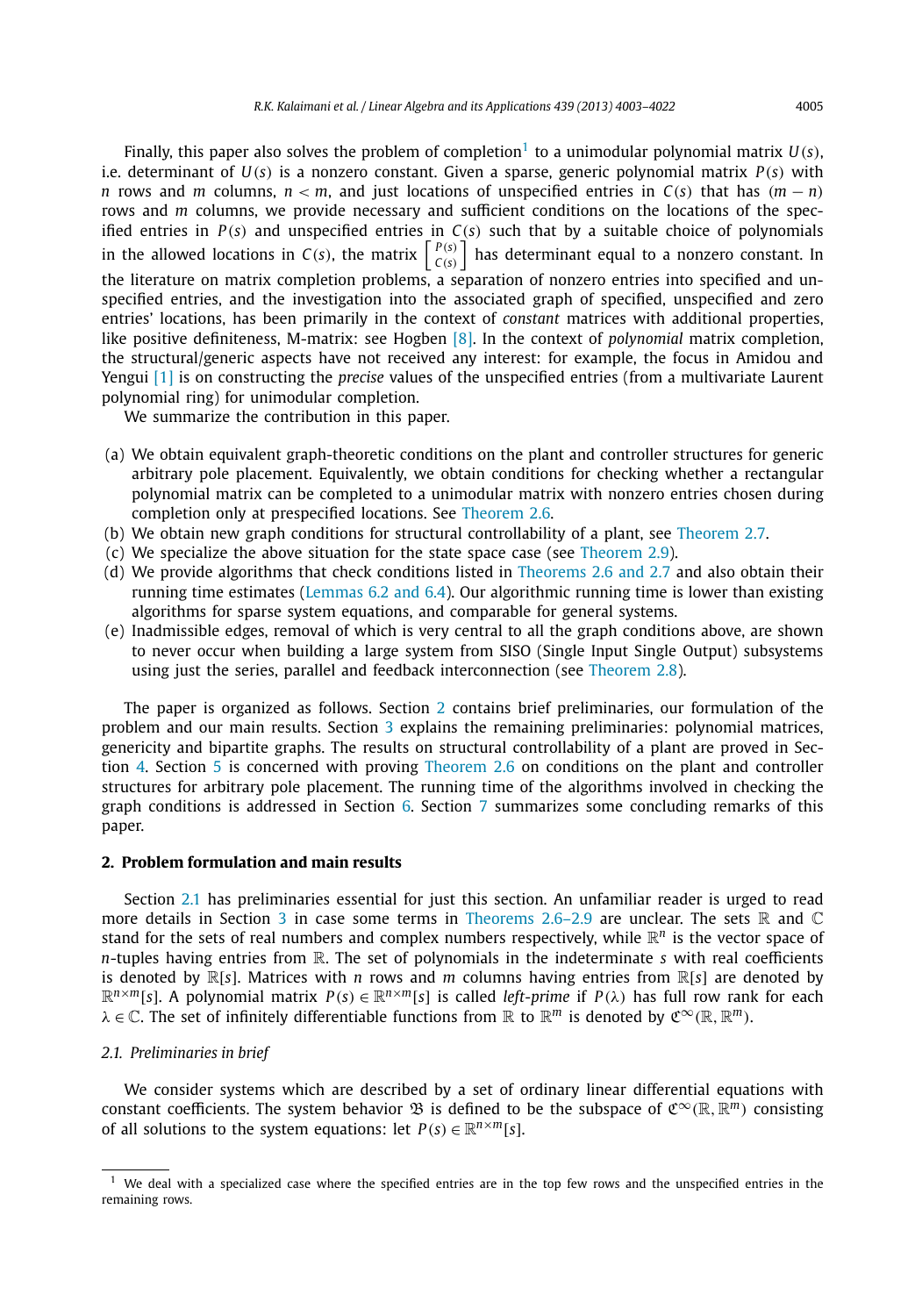$$
\mathfrak{B} := \left\{ w \in \mathfrak{C}^{\infty}(\mathbb{R}, \mathbb{R}^{m}) \; \Big| \; P\left(\frac{d}{dt}\right) w = 0 \right\}.
$$
 (1)

This representation is called a *kernel representation* of B.

Since we seek only 'generic' results, we consider just the structural aspects of the system. In this context, we associate a weighted bipartite graph to the given system. A graph  $G = (V, E)$  with vertex set *V* and edge set *E* is said to be bipartite if *V* can be partitioned into two subsets  $R$  and  $C$  such that no two vertices from the same subset have an edge between them. We associate an edge-weighted bipartite graph  $G(\mathcal{R}, \mathcal{C}; E)$  to a polynomial matrix  $P(s) \in \mathbb{R}^{n \times m}[s]$  as follows. The sets  $\mathcal{R}$  and  $\mathcal{C}$  denote the rows and columns of the polynomial matrix and are the two disjoint vertex sets of the bipartite graph *G*, i.e.  $|\mathcal{R}| = n$ ,  $|\mathcal{C}| = m$ . By definition of *G*, an edge exists in the bipartite graph between vertex  $u_i \in \mathcal{R}$  and  $v_j \in \mathcal{C}$  if the (*i*, *j*)th entry of the matrix *P* is nonzero. We will see that all nonconstant polynomial entries in *P*(*s*) contribute to the results in the same manner irrespective of the degree. The constant polynomial entries are different since their roots are an empty set, and therefore these entries need to satisfy milder conditions compared to the nonconstant polynomial entries. Hence we distinguish only between constant and nonconstant entries of the matrix. In this regard the edge set is classified into two types.

- Constant edge: if the entry in *<sup>P</sup>*(*s*) corresponding to this edge is a *nonzero constant*.
- Nonconstant edge: if the entry in *<sup>P</sup>*(*s*) corresponding to this edge is a polynomial of degree one or more.

This classification is analogous to having weights on the edges except that there are only two types of weights: a) zero-weight (the constant entries, i.e. degree zero), and b) weight of one or more (nonconstant polynomial entries, i.e. degree  $\geqslant$  1). Note that there is no edge between two vertices  $u_i$ and *v <sup>j</sup>* if and only if the (*i*, *j*)th entry of *P*(*s*) is 0; this is different from an edge of weight zero. An edge of weight zero is an entry which is a nonzero constant. We will not use degree of the polynomial entry anymore, but rather refer to the entries as 'constant' and 'nonconstant'. The degree of a *vertex v* in the graph is the number of edges incident on *v*, equivalently, the number of *neighbors* of *v*.

For a bipartite graph  $G(\mathcal{R}, \mathcal{C}; E)$ , and a subset of edges  $E_1 \subseteq E$ , define the bipartite graph  $G[E_1]$ *induced* by  $E_1$  as the subgraph of *G* consisting of edges from  $E_1$  and their endpoint vertices. A set of edges *M* in a graph *G* is called a *matching* if every vertex of the subgraph of *G* induced by *M* has degree at most 1. The cardinality of a matching *<sup>M</sup>*, denoted by |*M*|, is defined as the number of edges in *M*. A maximum matching is a matching with maximum number of edges. A graph can have more than one maximum matching. An edge *e* in *G* is called *admissible* if *e* occurs in some maximum matching of *G* and an inadmissible edge is one which occurs in none of the maximum matchings: see Asratian et al. [3, Section 10.3]. In this paper, we consider polynomial matrices  $P(s) \in \mathbb{R}^{n \times m}[s]$  with  $n \le m$ , i.e. the graph *G* satisfies  $|\mathcal{R}| \le |\mathcal{C}|$ . A matching *M* is said to be *R*-saturating if  $|M| = |\mathcal{R}|$ . In the special case when *G* satisfies  $|\mathcal{R}| = |\mathcal{C}|$ , an R-saturating matching is also called a *perfect matching*. A detailed exposition of matching theory can be found in Lovász and Plummer [11].

A path in a graph G is a sequence of distinct vertices and distinct edges,  $v_0e_1v_1...e_nv_n$ , where edge  $e_i$  connects vertices  $v_{i-1}$  and  $v_i$ , for each  $1 \le i \le n$ . We rule out  $n = 1$ , i.e. a path cannot be a single edge. A cycle in a graph *G* is a path with the exception that  $v_0 = v_n$  and all other vertices and edges remain distinct. Our formulation results in *simple* graphs, i.e. graphs with no parallel edges between any pair of nodes, and no self-loops.

Since every system of linear time-invariant (LTI) ODEs can be written as a kernel representation, and hence can be associated to a polynomial matrix  $P(s)$  we use the zero/nonzero structure of the polynomial matrix *P*(*s*) and the constant/nonconstant property of the nonzero entries to define a 'structured system'.

**Definition 2.1.** Consider a system of LTI ODEs  $P(\frac{d}{dt})w = 0$  with  $P \in \mathbb{R}^{n \times m}[s]$ . Classify the nonzero entries in  $P(s)$  as constant and nonconstant and then associate the graph  $G(\mathcal{R}, C; E)$  to the polynomial matrix *P*(*s*). Such association partitions the set of all polynomial matrices into equivalence classes and each class is identified by its corresponding graph. Further, we say the graph  $G(\mathcal{R}, \mathcal{C}; E)$  captures the *structure of the LTI system*.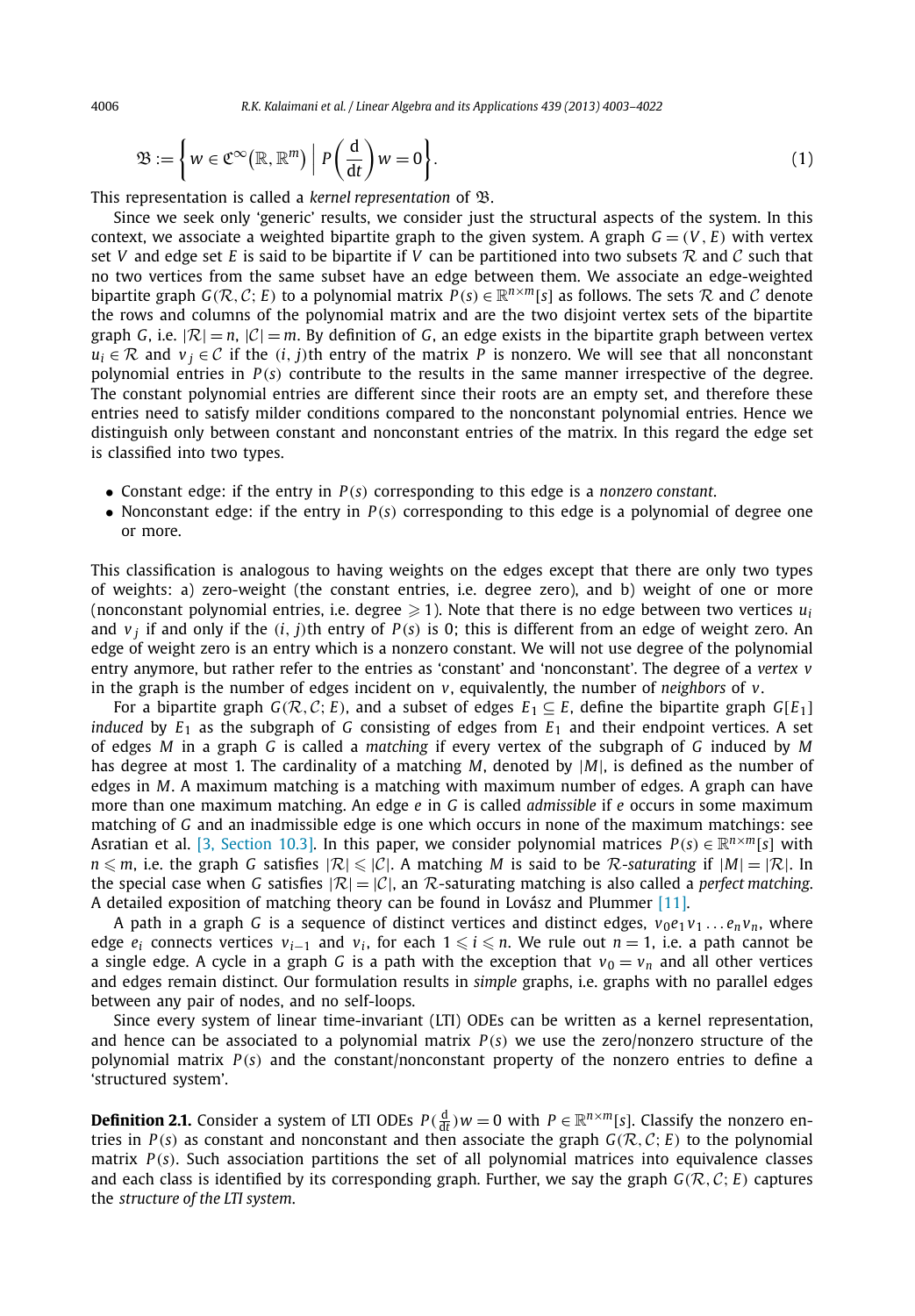For a given structure  $G(\mathcal{R}, \mathcal{C}; E)$ , with  $|\mathcal{R}| < |\mathcal{C}|$ , the set of left-prime polynomial matrices in this equivalence class is a generic set. See Definition 3.3 for a formal definition of genericity. If *almost all* polynomial matrices in this equivalence class are left-prime, we say the polynomial matrices are 'generically' left-prime: it is well known that left-primeness of almost all polynomial matrices in this class follows from existence of *one* left-prime element in this class, see text after Definition 3.3. The following definition of structural controllability is justified since left-primeness of a polynomial matrix *P*(*s*) is equivalent to behavioral controllability of the system defined by  $P(\frac{d}{dt})w = 0$  (see Proposition 3.1 below).

**Definition 2.2.** A structured system  $G(R, C; E)$  is said to be *structurally controllable* if the polynomial matrices in the equivalence class represented by *G* are *generically left-prime*.

**Example 2.3.** Consider a system described by the three differential equations in the variables  $w_1$ ,  $w_2$ , *w*<sub>3</sub> and *w*<sub>4</sub> presented in Fig. 1. The corresponding polynomial matrix  $P(s) \in \mathbb{R}^{3 \times 4}[s]$  and the associated bipartite graph are shown in Fig. 1. System parameters *aij* and *bij* are arbitrary real numbers.



**Fig. 1.** Graph for *P*(*s*).

We show later after Theorem 2.7 that the above system is structurally uncontrollable, i.e. *P*(*s*) is not generically left-prime. This means that for almost every value of  $a_{ij}$  and  $b_{ij} \in \mathbb{R}$ , there exists  $\lambda \in \mathbb{C}$ such that  $P(\lambda)$  loses rank at  $\lambda$ .

### *2.2. Problem formulation and main results*

The first important problem we address is whether one can generically place the poles of a given structured system using some controller with a prespecified controller structure. In the behavioral framework, when a plant  $P(\frac{d}{dt})w = 0$  is interconnected with a controller  $K(\frac{d}{dt})w = 0$ , the system variables *w* have to satisfy

$$
\begin{bmatrix} P(\frac{\mathrm{d}}{\mathrm{d}t}) \\ K(\frac{\mathrm{d}}{\mathrm{d}t}) \end{bmatrix} w = 0.
$$

Autonomy of the interconnected/controlled system, together with so-called regularity of the controller, translates to the property that the polynomial matrix  $\begin{bmatrix} P(s) \\ V(s) \end{bmatrix}$  $\left\lfloor \frac{P(s)}{K(s)} \right\rfloor$  is square and has determinant not identically zero; see Willems [24, Sections 7 and 8] and an elaboration in Footnote 7 in Section 3.2 below. The roots of the determinant polynomial are the closed loop poles. Ability to achieve arbitrary pole placement of the closed loop is just the ability of choosing *K* to obtain any desired polynomial as this determinant.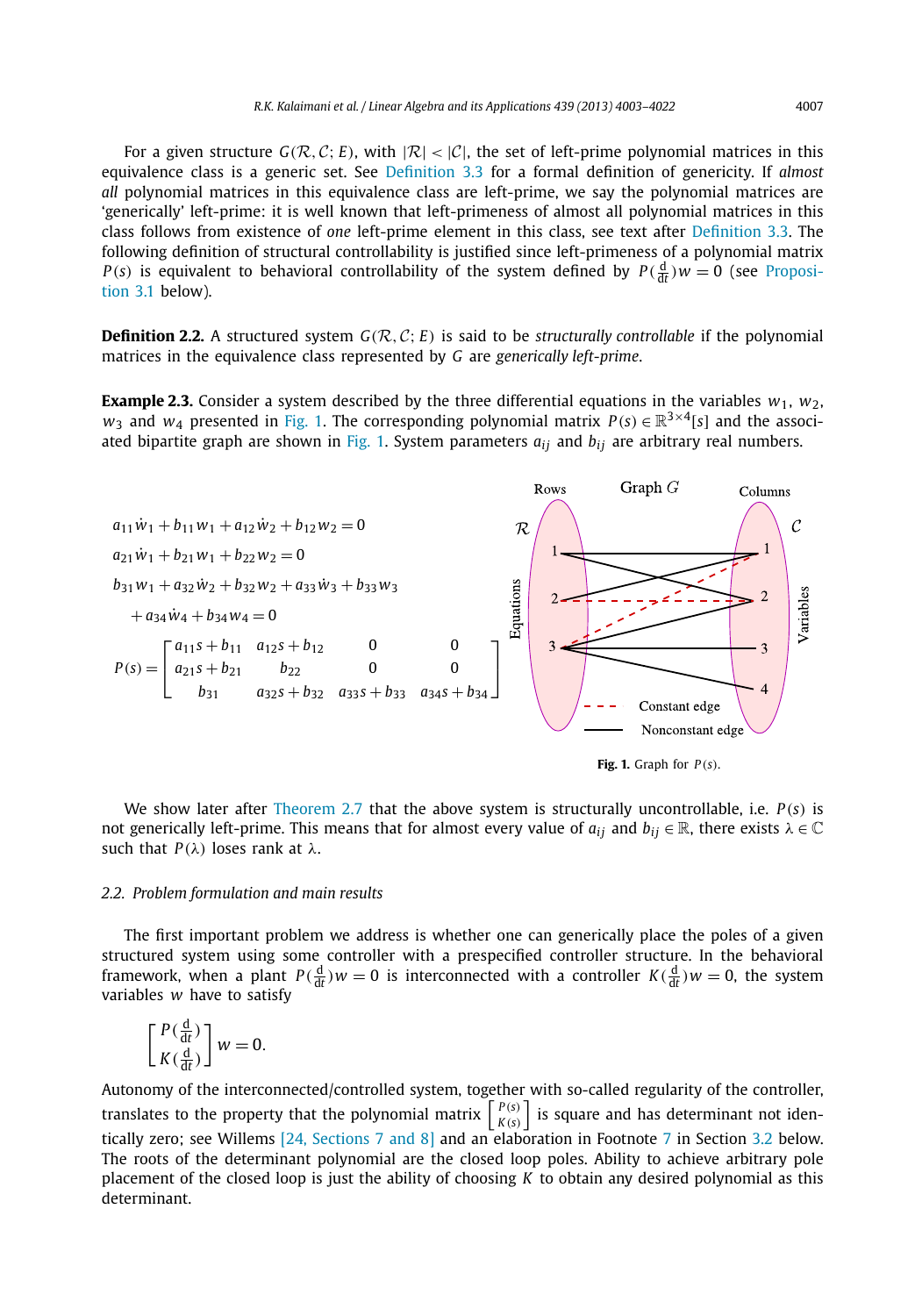In the framework of structured equations, let  $G^K(\mathcal{R}_K, \mathcal{C}; E_K)$  denote the specified controller structure, i.e.  $G^K(\mathcal{R}_K, \mathcal{C}; E_K)$  captures the zero/nonzero structure of *K*. Note that the vertex set *C* remains the same as the variables in the plant and controller equations are the same. The edges of  $G^{K}(R_{K}, C; E_{K})$  are termed as controller edges and they are *not* classified into constant/nonconstant, unlike the plant edges: this is because the controller is to be *designed* and entries are to be chosen to meet a control objective, for example, arbitrary pole placement.

**Problem 2.4.** Consider a plant structure  $G^P(\mathcal{R}_P, \mathcal{C}; E_P)$  and a controller structure  $G^K(\mathcal{R}_K, \mathcal{C}; E_K)$ . Find necessary and sufficient conditions on graphs  $G^P$  and  $G^K$  under which for almost any plant with structure *G P* there exists a controller with structure *G K* that achieves arbitrarily specified poles for the interconnected system. Develop an algorithm to check these conditions and estimate its running time.

A special case of the above problem is when there is *no structure* specified for the controller, i.e. each controller equation can access *all* system variables. It is well known that controllability of a plant is a necessary and sufficient condition for arbitrary pole placement (see Willems [24] and also Proposition 3.2 below). This brings us to the next main problem of this paper.

**Problem 2.5.** Consider the plant structure  $G^P(\mathcal{R}_P, C; E_P)$ . Find necessary and sufficient conditions on *G P* such that the system is structurally controllable. Develop an algorithm to check these conditions and estimate its running time.

Two of the main results are stated below; they are solutions to the above problems. The following theorem is about pole placement for structured system with constraints on controller structure.

**Theorem 2.6.** Let  $G^P(\mathcal{R}_P, \mathcal{C}; E_P)$  represent the structure of the plant and assume  $G^P$  contains an  $\mathcal{R}_P$ -saturating matching.<sup>2</sup> Consider a controller structure  $G^K(\mathcal{R}_K, C; E_K)$ . Suppose  $\mathfrak{L}_P$  and  $\mathfrak{L}_K$  denote the equivalence classes of polynomial matrices with graphs  $G^P$  and  $G^K$  respectively. Define  $\mathcal{R} := \mathcal{R}_$ *and construct G*aut(R, <sup>C</sup>; *<sup>E</sup>*)*, the graph of the* interconnection *of the plant and the controller. Remove the in* $a$ dmissible edges from G<sup>aut</sup> to get G $_a^{\rm aut}$ . Let  $\chi_{PK}(s)$  refer to the determinant of  $A(s):=\left\lceil\frac{P(s)}{K(s)}\right\rceil$  $\begin{bmatrix} P(s) \\ K(s) \end{bmatrix}$ , for  $P \in \mathfrak{L}_P$  and  $K \in \mathfrak{L}_K$ . Then the following are equivalent.

- 1. *Arbitrary pole placement is possible generically using controllers having structure G<sup>K</sup> .*
- 2. L*<sup>P</sup> generically satisfies the following property*: *for each P*  $\in$   $\mathfrak{L}_P$ ,  $\bigcap_{K \in \mathfrak{L}_K}$  roots of  $\chi_{PK} = \phi$ .<br>*There do not wist whether*  $\subseteq \mathcal{D}$ , and  $\phi \subseteq \phi$ .
- 3. *There do not exist subsets*  $r \subseteq \mathcal{R}_P$  *and*  $c \subset \mathcal{C}$  *that satisfy the following three conditions:* 
	- $(r| = |c|)$
	- (b) *there is a nonconstant plant edge in*  $G_a^{\text{aut}}$  *incident on r,*
	- (c) *every perfect matching M of G*aut *<sup>a</sup> matches r and c.*
- 4. *Every nonconstant plant edge in*  $G_a^{\text{aut}}$  *is in some cycle containing controller edges in*  $G_a^{\text{aut}}$ *.*

The proof of the above theorem requires development of other results. See Section 5 for its proof. Arbitrary pole placement with a specified controller structure which is in output feedback has been addressed for state space systems in Šiljak  $[21]$ . The inability to achieve arbitrary pole placement has been shown there to be related to so-called 'structurally fixed modes'. Condition 2 of Theorem 2.6 is about non-existence of structurally fixed modes. Statement 4 explains that a nonconstant plant edge  $e_p$  that is admissible in  $G^{\text{aut}}$  but not in any cycle involving edges from  $G^K$  contributes to a factor in the characteristic polynomial which is independent of the controller. The inadmissible plant edges do not contribute to any term in the determinant expansion anyway. Notice that Statement 3 in

<sup>&</sup>lt;sup>2</sup> This corresponds to the kernel representation of the plant being minimal, i.e. the associated structured polynomial matrix is generically full row rank.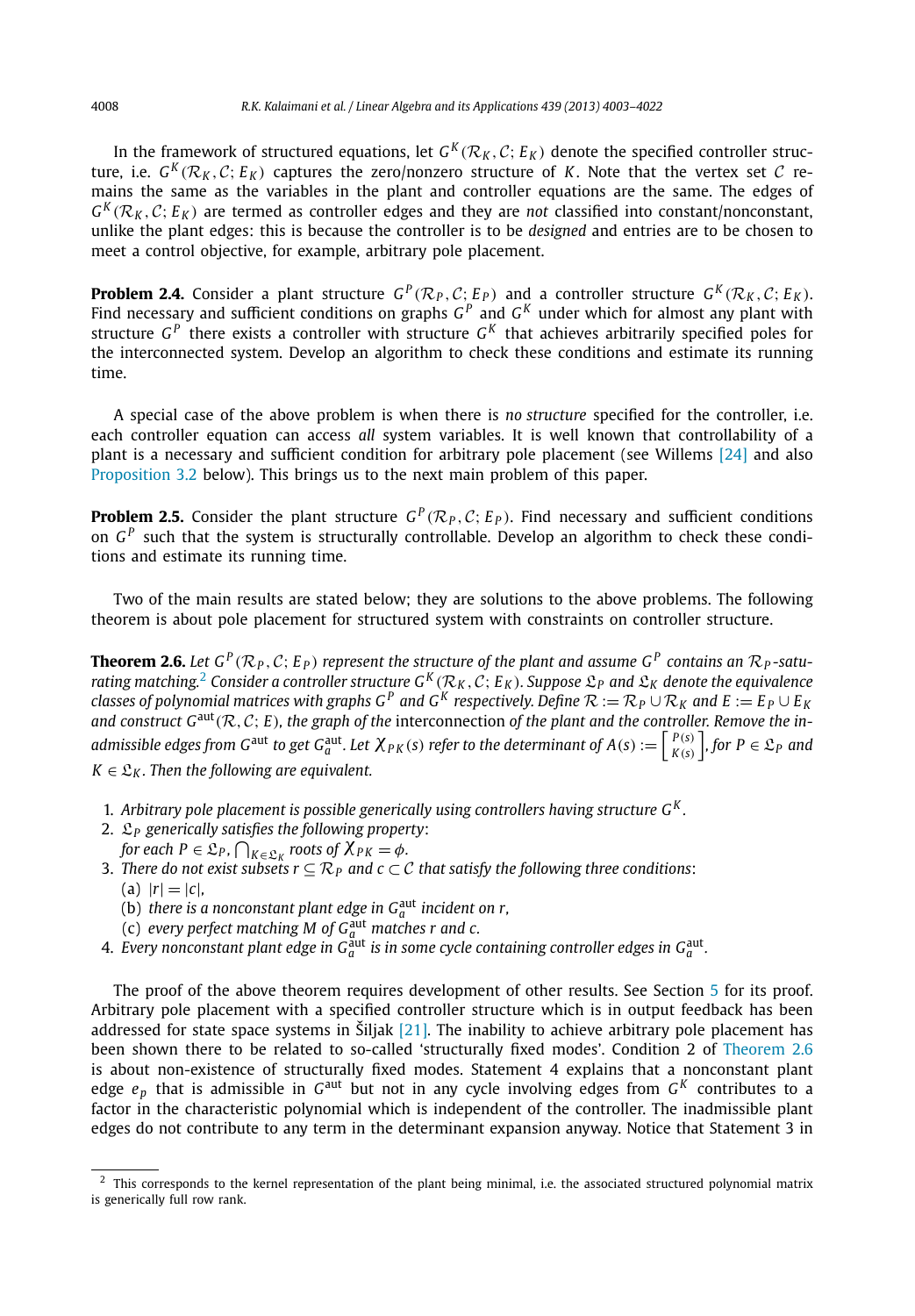

**Fig. 2.** Bipartite graph for *P*(*s*) with and without inadmissible edges.

our result above involves a check over all subsets, thus suggesting a potentially non-efficient algorithm to verify Statement 1. A key aspect of our paper is the equivalence of Statements 3 and 4, the latter can be checked more efficiently: see Algorithm 6.3 and Lemma 6.4 below for the algorithm and its running time estimate.

The next theorem solves Problem 2.5 on structural controllability.

**Theorem 2.7.** Let  $G^P(R_P, C; E_P)$ ,  $|R_P| < |C|$  represent the structure of the plant and assume  $G^P$  contains an  $\mathcal{R}_P$ -saturating matching. Suppose all inadmissible edges in G<sup>P</sup> are removed to obtain G<sub>a</sub><sup>n</sup>. Let  $g_1, g_2, \ldots, g_t$ be the connected components of  $G_a^P.$  Then the following are equivalent.

- 1. *The plant is structurally controllable.*
- 2. *The graph G<sup>P</sup> represents an equivalence class of generically left-prime polynomial matrices.*
- 3. Each component  $g_i$  that contains a nonconstant plant edge satisfies  $|\mathcal{R}_P(g_i)| < |\mathcal{C}(g_i)|$ .
- 4. *For each nonconstant plant edge*  $e_p$  *in*  $G_a^P$ *, there exist*  $\mathcal{R}_P$ *-saturating matchings M and N such that*  $e_p$  *is* in a path $^3$  in  $G_a^P[M\Delta N]$ , the subgraph of  $G_a^P$  on the symmetric difference<sup>4</sup> between M and N.

The proof of this theorem also requires more preliminaries and hence is given in Section 4. The fourth condition requires a check on nonconstant and admissible plant edges while the third condition involves checking the sizes of various components of  $G_a^P$ . According to Condition 3, lack of structural controllability is equivalent to the existence of a component, say *g*, in the bipartite graph  $G_a^P$  being such that *g* contains a nonconstant edge and also contains a perfect matching.

Consider the system in Example 2.3 above and Fig. 1. The determinant of the top  $2 \times 2$  block in the polynomial matrix *P*(*s*) is generically a polynomial of degree 2 and rank of *P*(λ) falls when λ is a root of this polynomial. This verifies generic non-left-primeness of *P* , equivalently, the structural uncontrollability of the corresponding system. Consider Fig. 2 that shows  $G(\mathcal{R}, \mathcal{C}; E)$  and also the one after removal<sup>5</sup> of inadmissible edges. Condition 3 of Theorem 2.7 is not satisfied, thus verifying generic non-left-primeness of *P*(*s*). The significance of removal of inadmissible edges can be seen by noting that polynomials  $b_{31}$  and  $a_{32}s + b_{32}$  do not affect any  $3 \times 3$  minors of  $P(s)$ , but result in connectedness of *G*. Theorem 2.7 is essentially about permuting the rows and columns and first bringing a

 $3$  Note that, by definition (see Section 2.1), a path has length at least two. In fact, the proof of Theorem 2.7 below concludes that this path is of even length.

<sup>4</sup> The symmetric difference between two sets *A* and *B*, denoted as  $A\Delta B$ , is defined as  $(A \cup B) \setminus (A \cap B)$ .<br>5 There evists a maximum matching of size 3 but none of the two edges corresponding to polynomial

There exists a maximum matching of size 3, but none of the two edges corresponding to polynomials  $b_{31}$  and  $a_{32}$ *s* +  $b_{32}$ occur in any matching of size three: these are both inadmissible.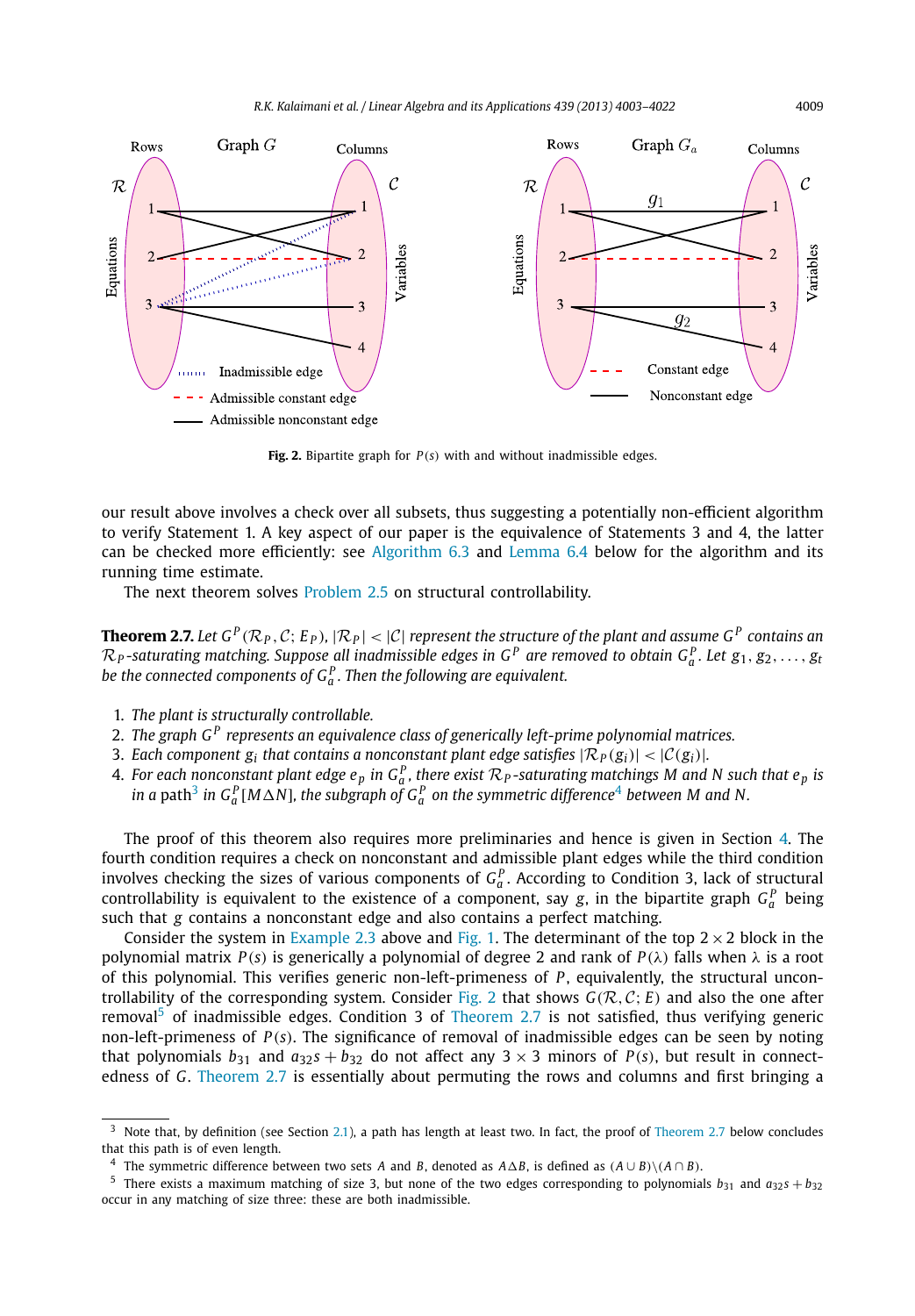polynomial matrix *P*(*s*) into block lower triangular form. The diagonal blocks are the connected components after removal of inadmissible edges. Square blocks, if any, are required to generically evaluate to a constant polynomial as their determinants: this forces square blocks to have all admissible edges as constant.

#### *2.3. Series, parallel and feedback interconnections*

In this subsection we bring out a control-theoretic significance of the notion of admissibility of an edge. The following theorem states that each of series, parallel and feedback interconnection of two systems retains structural controllability, and moreover, there are no inadmissible edges in the resulting bipartite graph.

**Theorem 2.8.** *Let S*<sup>1</sup> *and S*<sup>2</sup> *be two Single Input Single Output* (*SISO*) *systems. Consider the system S*<sup>3</sup> *obtained by any one of the following interconnection procedures*:

1) *series,* 2) *parallel,* 3) *feedback.*

*Then S*<sup>3</sup> *is structurally controllable and the bipartite graph constructed from the equations describing S*<sup>3</sup> *has no inadmissible edges.*

**Proof.** Let systems  $S_1$  and  $S_2$  have transfer functions  $\frac{q_1(s)}{p_1(s)}$  and  $\frac{q_2(s)}{p_2(s)}$  respectively. Consider first their interconnection in the feedback configuration. Denote respectively the input and output variables of *S*<sup>1</sup> by *e* and *y* and those of *S*<sup>2</sup> by *y* and *v*. The differential equations describing systems *S*<sup>1</sup> and  $S_2$  are  $p_1(\frac{d}{dt})y = q_1(\frac{d}{dt})e$  and  $p_2(\frac{d}{dt})v = q_2(\frac{d}{dt})y$ . Feedback interconnection results in the additional equation:  $e = r - v$ . These three equations constitute matrix  $M_{\text{fdb}}$ :

$$
M_{\text{fdb}} = \begin{bmatrix} 1 & 1 & -1 \\ p_1 & -q_1 & \\ q_2 & & -p_2 \end{bmatrix} \text{ and } w_{\text{fdb}} = \begin{bmatrix} y \\ e \\ v \\ r \end{bmatrix},
$$

with  $M_{\text{fidb}}$   $w_{\text{fidb}} = 0$  as the system equations. The blank entries in the polynomial matrix  $M_{\text{fidb}}$  are all zero. It is straightforward to see that each nonzero entry in  $M_{\text{fdb}}(s)$  occurs in some term of a suitable  $3 \times 3$  minor of *M*<sub>fdb</sub>. This means that the bipartite graph constructed from *M*<sub>fdb</sub> has no inadmissible edges, thus proving the theorem for this interconnection configuration.

For *S*<sup>1</sup> and *S*<sup>2</sup> connected in series and in parallel, write the two systems of equations in matrix form as follows:

$$
M_{\text{ser}} = \begin{bmatrix} q_1 & -p_1 \\ q_2 & -p_2 \end{bmatrix}, \qquad W_{\text{ser}} = \begin{bmatrix} r \\ v \\ y \end{bmatrix} \text{ and}
$$

$$
M_{\text{par}} = \begin{bmatrix} p_1 & -q_1 \\ -p_2 & q_2 \\ 1 & 1 & -1 \end{bmatrix}, \qquad W_{\text{par}} = \begin{bmatrix} u \\ v \\ r \\ y \end{bmatrix}.
$$

Like the feedback interconnection case, admissibility of every edge is verified in these interconnections too. Finally, the structural controllability claim is verified using Theorem 2.7 for  $M_{\text{fdb}}$ ,  $M_{\text{ser}}$ and  $M_{\text{par}}$ .  $\Box$ 

The significance of the above result is in the following sense as far as larger interconnections are concerned. If a connected bipartite graph  $G(R, C; E)$  comprises of only admissible edges, and contains a perfect matching, then further arbitrary 'addition' of new edges ensures admissibility of both the old and new edges (see text following Definition 3.5 in Section 3.4). Addition of edges, without adding vertices, means that an existing equation now involves additional existing variables. Due to guaranteed admissibility of the new edges, these newly introduced entries generically do affect the closed loop characteristic polynomial. This modification of equations however involves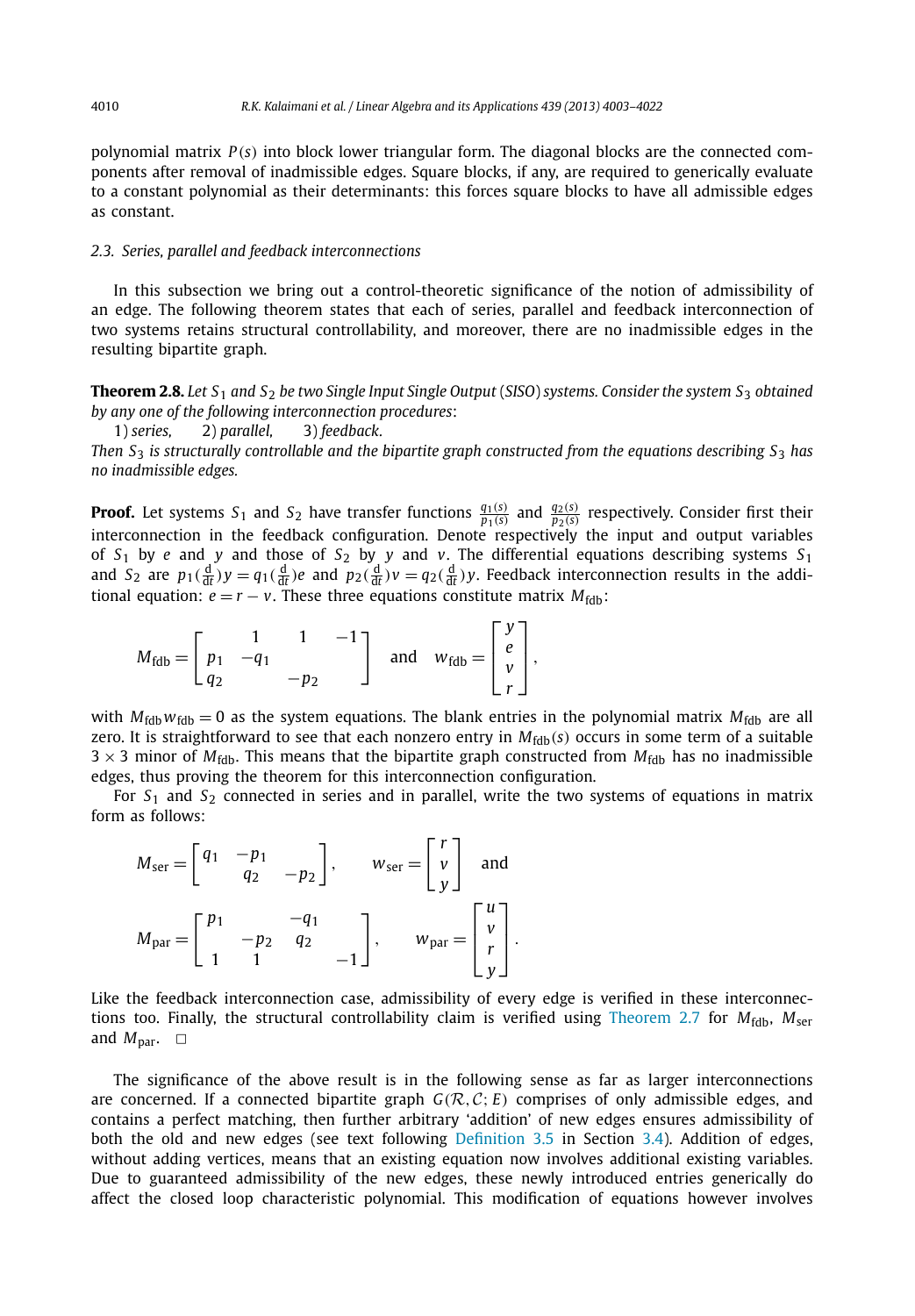more complex/meshed interconnection, and not necessarily within the series/parallel/feedback building blocks.

An algorithmic significance of the absence of inadmissible edges is that there is a significant improvement in the running time estimates of our algorithms to solve Problems 2.4 and 2.5: we revisit this in Section 6 below.

#### *2.4. State space systems*

In this subsection we assume the plant is in a regular state space form and we formulate conditions for structural controllability. Though the state space case is well studied, the results in the literature involve, unlike our approach, directed and non-bipartite graphs. Let  $G^P(\mathcal{R}_P, \mathcal{C}; E_P)$  be the graph corresponding to  $P(s) = [sI - A \ B] \in \mathbb{R}^{n \times (n+m)}[s]$ . Since the column indices of  $P(s)$  correspond to variables  $x_i$  and  $u_j$ , call the vertices  $v_1, \ldots, v_n \in \mathcal{C}$  as state vertices and  $v_{n+1}, \ldots, v_m \in \mathcal{C}$  as input vertices. The following theorem states that structural controllability of (*A*, *B*) is equivalent to each state in  $G_a^P$  being connected to some input vertex and an additional condition that is relevant to only the state space case.

**Theorem 2.9.** Let  $G^P(\mathcal{R}_P, \mathcal{C}; E_P)$  denote the structure of the state space system  $(A, B)$  with  $A \in \mathbb{R}^{n \times n}$  and  $B \in \mathbb{R}^{n \times m}$ . Obtain  $G_a^P$  by removal of all inadmissible edges. The system  $(A, B)$  is generically controllable if and *only if the following two conditions are satisfied.*

- 1. Each state is connected to some input vertex in the graph  $G_a^P$ .
- 2. *The bipartite graph constructed from the constant matrix*  $[A \mid B]$  *contains an*  $\mathcal{R}_P$ -saturating matching.

#### **Proof.**

To ease the proof, we introduce some notation. We index the  $\mathcal{R}_P$ -vertex set of the graph by  $\mathbf{x}_i$  for  $i = 1, \ldots, n$ , while the C-vertex is indexed by  $x_i$  for  $i = 1, ..., n$  and  $u_j$  for  $j = 1, \ldots, m$  (see Fig. 3). The only nonconstant edges are those that connect  $\mathbf{x}_i$  to  $\mathbf{x}_i$  and the remaining edges are constant. There are exactly *n* nonconstant edges, and these form one  $\mathcal{R}_P$ -saturating matching in  $G^P$ , and hence all the nonconstant edges are also in  $G_a^P$ . Due to all nonconstant edges being admissible, and due to each  $\mathbf{x}_i$  being connected to  $\mathbf{x}_i$ , we first infer that vertices  $\mathbf{x}_i$  and  $\mathbf{x}_i$  lie in the same connected component *g*. Hence, for each connected component *g* of  $G_a^P$ , the condition  $|\mathcal{R}(g)|=|\mathcal{C}(g)|$  is equivalent to the absence of any input vertex  $u$  in  $C(g)$ .



**Fig. 3.** State space system.

**(Only if part):** We first assume that there exists a state *x<sup>i</sup>* such that *x<sup>i</sup>* is *not* connected to any input vertex in  $G_a^P$ , and show that  $(A, B)$  is not controllable. Consider *g*, the connected component of  $G_a^P$  which contains  $x_i$ . Due to the fact that each  $x_j$  of  $\mathcal{R}_P(G_a^P)$  is connected to  $x_j$  (of  $\mathcal{C}(G_a^P)$ ), the assumption on  $x_i$  implies that there is no input vertex in  $C(g)$ . This implies that for *g*, we have  $|R(g)| = |C(g)|$ . This means every  $\mathcal{R}_P$ -saturating matching in  $G_q^P$  matches  $\mathcal{R}_P(g)$  and  $C(g)$ . Since *g* has at least one nonconstant edge, Condition 3 in Theorem 2.7 is not satisfied. Thus (*A*, *B*) is structurally uncontrollable. This proves necessity of Condition 1 of Theorem 2.9.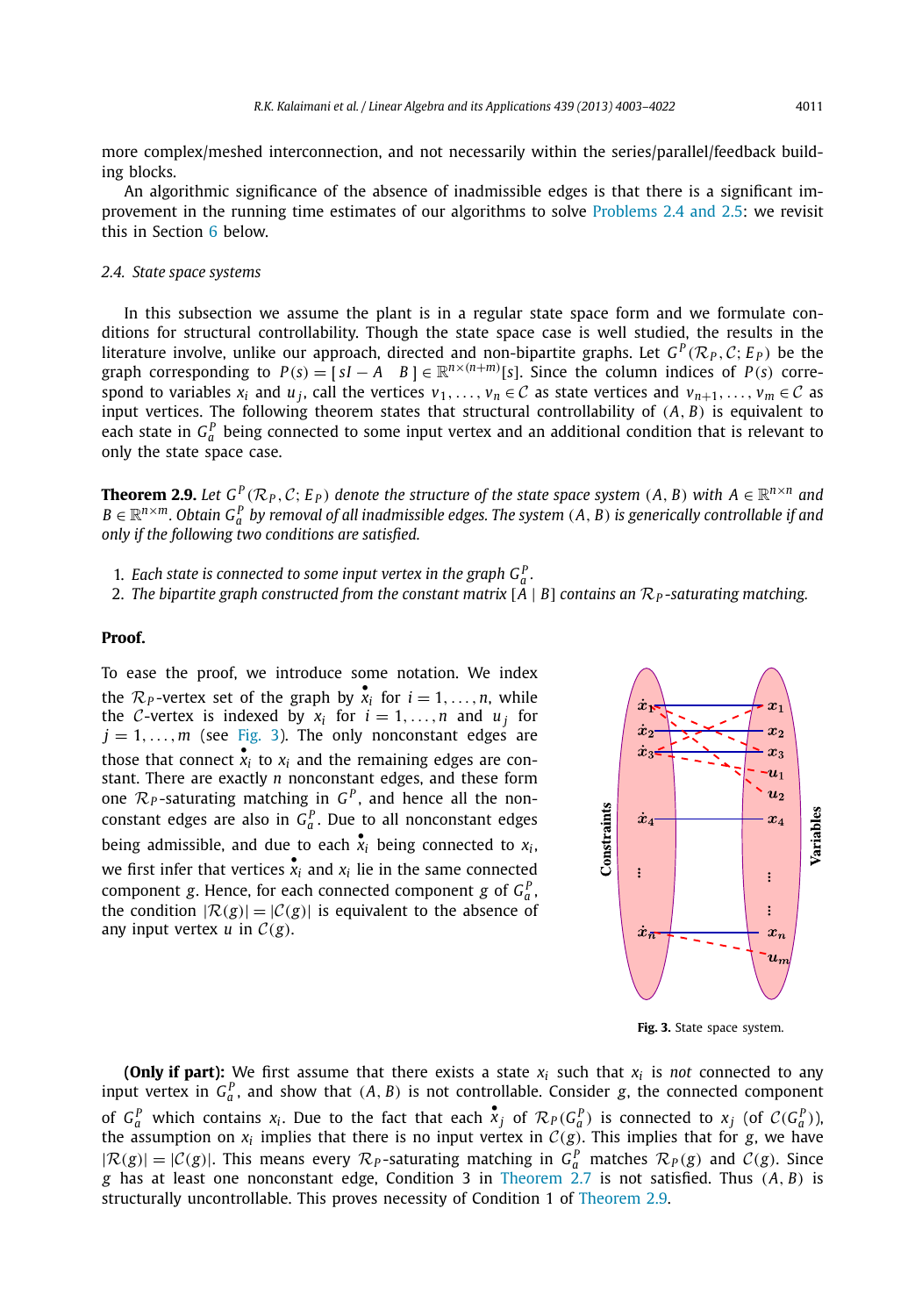We next assume that Condition 2 of Theorem 2.9 is not satisfied, and show that the system is not controllable. Suppose the bipartite graph corresponding to  $[A \mid B]$  does not have an  $\mathcal{R}_P$ -saturating matching. This implies that at  $\lambda = 0$ , the matrix  $[\lambda I - A | B]$  does not have full row rank. Using the Popov–Belevitch–Hautus (PBH) test, it follows that the system is uncontrollable.

**(If part):** We now show that if every state  $x_i$  in  $G_a^P$  is connected to some input vertex  $u_j$ , then every connected component *g* of  $G_a^P$  satisfies the condition  $|\mathcal{R}_P(g)| < |\mathcal{C}(g)|$ ; from Theorem 2.7 above, it then follows that the system (*A*, *B*) is generically controllable for all nonzero complex numbers  $\lambda \in \mathbb{C}$ . Condition 2, which concerns controllability at  $\lambda = 0$ , is used while inferring structural controllability: this is addressed within Footnote 6.

Consider the connected components of  $G_a^P$ . We noted above that since the *n* nonconstant edges in  $G_a^P$  that connect each state  $x_j$  and  $\overline{x}_j$  form an  $\mathcal{R}_P$ -saturating matching, each nonconstant edge is admissible in  $G^P$ , and hence that edge is retained in  $G_q^P$ . Further, this also causes  $|\mathcal{R}_P(g)| \leq |\mathcal{C}(g)|$  for each component *g* of  $G_a^P$ . Note that  $|C(g)| - |\mathcal{R}_P(g)|$  is precisely the number of input vertices in *g*. Thus a state  $x_i$  is connected to some input vertex if and only if  $|\mathcal{R}_P(g)| < |\mathcal{C}(g)|$  for the component *g* that contains  $x_i$ . Hence each state being connected to some input vertex  $G_a^P$  is equivalent to  $|\mathcal{R}_P(g)|$  <  $|C(g)|$  for every connected component of  $G_a^P$ . Using<sup>6</sup> Theorem 2.7 above, we conclude that the system is structurally controllable.  $\Box$ 

**Remark 2.10.** Conditions 1 and 2 of Theorem 2.9 can be easily seen to be related to respectively ruling out uncontrollability of Form I and Form II: see Šiljak [21, p. 23]. See also Murota [15, Theorem 6.4.7], for example, about the interpretation of Condition 2 as generic controllability at  $\lambda = 0.$ 

**Example 2.11.** Consider *<sup>A</sup>* =  $\left[ \begin{smallmatrix} 0 & \alpha & 0 \\[1mm] 0 & \beta & 0 \\[1mm] 0 & \gamma & 0 \end{smallmatrix} \right]$ and  $B = \begin{bmatrix} 0 \\ \delta \\ 0 \end{bmatrix}$ δ 0 ), for real numbers  $\alpha$ ,  $\beta$ ,  $\gamma$  and  $\delta$ . This example has been shown to be structurally uncontrollable in Reinschke [18] using the method developed there. The bipartite graph constructed from  $[A \mid B]$  (shown in Fig. 4) does not contain a perfect matching (see Condition 2 of Theorem 2.9). Due to loss of controllability at  $\lambda = 0$ , this system is not structurally controllable.

**Example 2.12.** Consider *<sup>A</sup>* =  $\begin{bmatrix} 0 & \alpha & 0 \\ 0 & \beta & 0 \\ \gamma & 0 & 0 \end{bmatrix}$  and  $B = \begin{bmatrix} 0 \\ \delta \\ 0 \end{bmatrix}$ δ 0 ), for real numbers  $\alpha$ ,  $\beta$ ,  $\delta$  and  $\gamma$ : a slightly modified

version of the previous example. The corresponding graph  $G_a^P$  is now such that each state is connected to the input vertex. See Fig. 5. Moreover, [*<sup>A</sup>* | *<sup>B</sup>*] too has full row rank generically. Hence the pair (*A*, *B*) is structurally controllable.

**Example 2.13.** Consider  $A = \begin{bmatrix} \alpha_1 & 0 & 0 \\ \alpha_2 & \alpha_3 & \alpha_4 \\ 0 & 0 & \alpha_5 \end{bmatrix}$  $0 \alpha_5$ and  $B = \begin{bmatrix} 0 \\ 0 \\ \alpha_6 \end{bmatrix}$  $\big]$ , for real numbers  $\alpha_i$ . This system is structurally

uncontrollable, in particular, has Form I (see Šiljak  $[21, p. 22]$ ). Check that in the corresponding bipartite graph, there exists a path between the input and every state vertex, however, after removal of inadmissible edges, the state  $x_1$  is no longer connected. This makes  $\alpha_1$  an uncontrollable pole of the system. The system is structurally uncontrollable using Condition 1 of Theorem 2.9 above.

<sup>6</sup> Strictly speaking, Theorem 2.7 refers to the case when, once a polynomial is nonconstant, *all* the coefficients are arbitrary real numbers, and hence generically nonzero, while [*s I* − *<sup>A</sup>* | *<sup>B</sup>*] has its degree-one coefficients equal to one and diagonal constant entries possibly zero: this is where Condition 2 plays a crucial role as follows. Since scaling of each row by a nonzero real number has no effect on the zero set of the polynomial matrix, the diagonal entries having their degree-one coefficients each equal to one is not the issue. However, the constant along the diagonals being assumed to be nonzero due to the formulation of Theorem 2.7 causes *<sup>A</sup>* to be generically nonsingular and hence [*<sup>A</sup>* | *<sup>B</sup>*] is generically controllable at the origin. Since this may not be the actual case for structured matrices *A* and *B*, Condition 2 of Theorem 2.9 is required to conclude generic controllability at the origin too.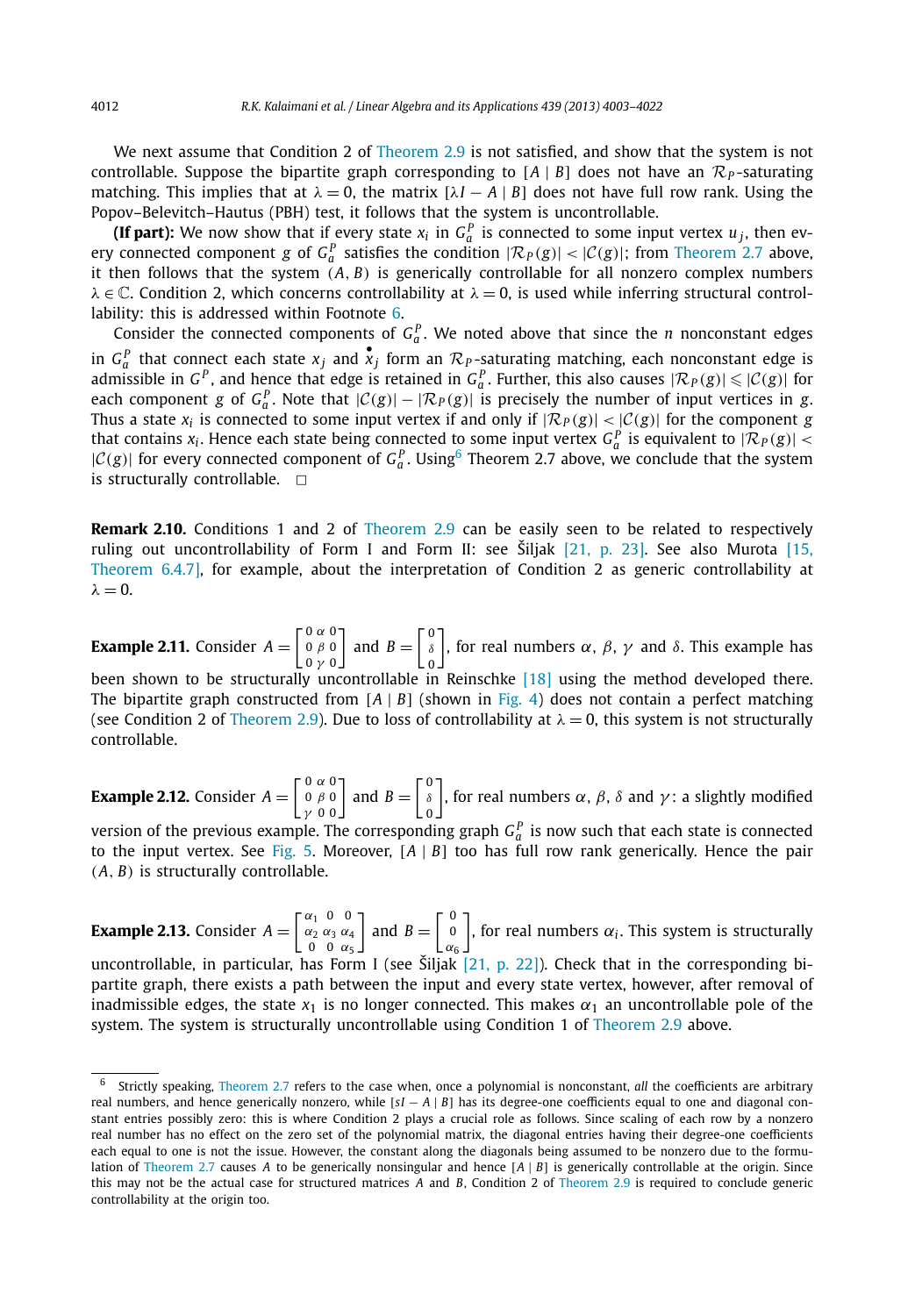

### **3. Preliminaries**

In this section we elaborate on the preliminaries required in this paper. Section 3.1 contains essentials of the behavioral approach and Section 3.2 describes pole placement in this approach. Genericity of parameters and properties of polynomial matrices in the generic context are covered in Section 3.3, while Section 3.4 elaborates on the notion of an admissible edge: this notion plays a central role in the results and the proofs.

#### *3.1. Behavioral approach*

In Section 2.1, the concept of system behavior and its kernel representation was introduced. A behavior  $\mathfrak{B}$  is called *controllable* if for any two trajectories  $w_1, w_2 \in \mathfrak{B}$  there exists  $T \geq 0$  and a trajectory  $w \in \mathfrak{B}$  with the property

$$
w(t) = \begin{cases} w_1(t) & \text{for } t \leq 0, \\ w_2(t) & \text{for } t \geq T. \end{cases}
$$
 (2)

In other words, if  $\mathfrak B$  is controllable it is possible to patch from any past trajectory to any other desired trajectory using a suitable *w* that satisfies the system laws, perhaps with some finite delay. A behavior  $\mathfrak{B}$  is called *autonomous* if  $w_1 = w_2$  whenever  $w_1, w_2 \in \mathfrak{B}$  satisfy  $w_1(t) = w_2(t)$  for all  $t \le 0$ . We state the required results from behavioral literature in the following proposition for easy reference: see Polderman and Willems [17, Theorems 2.5.23, 3.2.16 and 5.2.5].

**Proposition 3.1.** *Consider P* ∈  $\mathbb{R}^{n \times m}[s]$  *and let behavior*  $\mathfrak{B}$  *be described by the kernel representation*  $P(\frac{d}{dt})w = 0$ . Then:

- 1. B *is autonomous if and only if the polynomial matrix P has full column rank.*
- 2. B *is controllable if and only if*  $P(\lambda)$  *has constant row rank for every complex number*  $\lambda \in \mathbb{C}$ *.*

A kernel representation  $P(\frac{d}{dt})w = 0$  is called minimal if the polynomial matrix *P* has full row rank. Without loss of generality, a kernel representation can be assumed to be minimal: see Polderman and Willems [17, Theorem 2.5.23]. Consider a polynomial matrix  $P \in \mathbb{R}^{n \times m}[s]$ . Define the *zeros* of *P* to be the set of complex numbers where *P* loses its rank:

$$
zeros(P) := \{ \lambda \in \mathbb{C} \mid \text{rank}(P(\lambda)) < \text{rank}(P(s)) \}. \tag{3}
$$

Note that 'rank' has slightly different meanings on the two sides of inequality in (3): in one case rank is of a *constant* matrix  $P(\lambda)$  and in the other case rank is of a *polynomial* matrix  $P(s)$ . The polynomial matrix *P*(*s*) is said to be full rank if rank(*P*) = min(*n*,*m*). If *P* is a full rank polynomial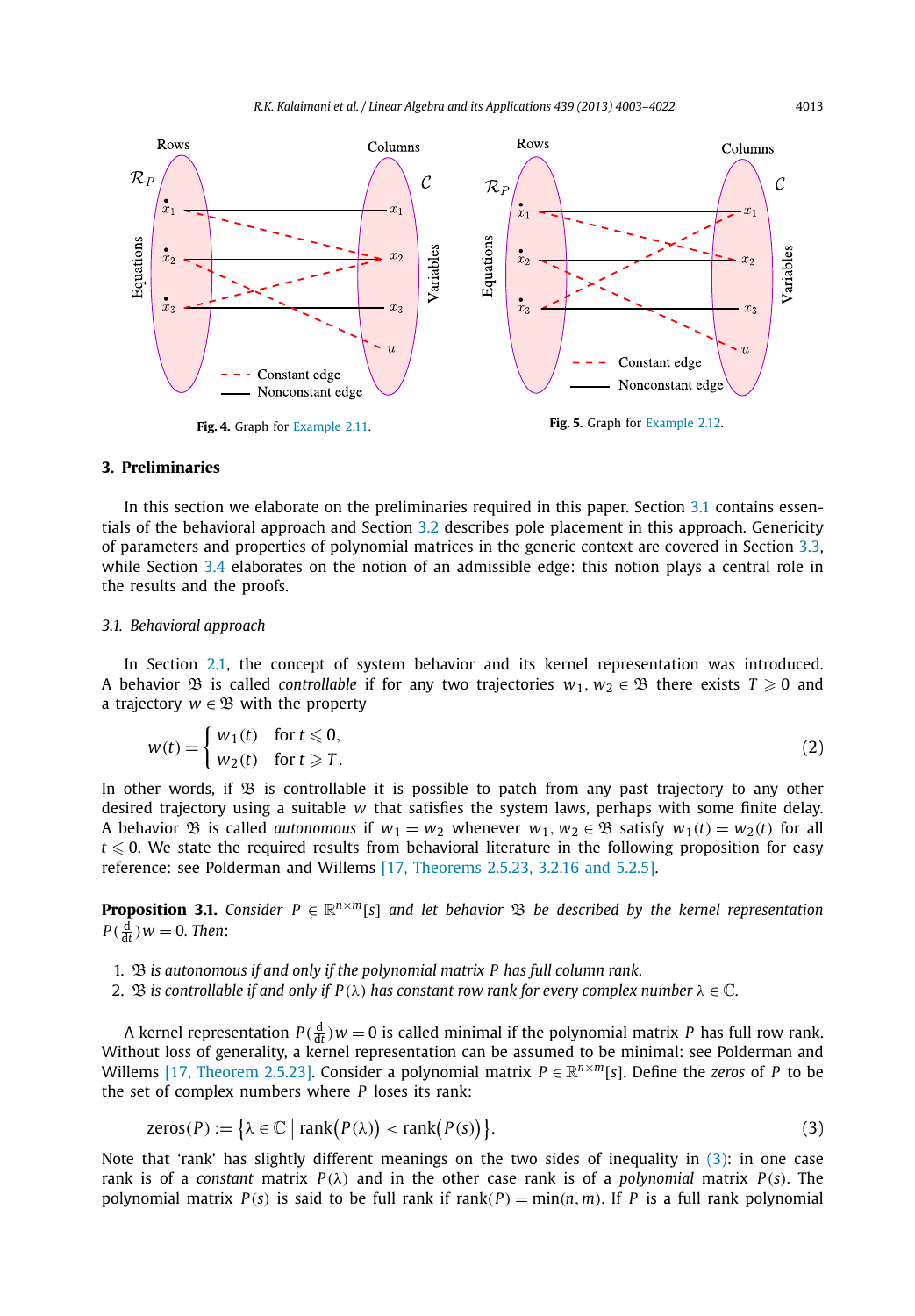matrix, zeros( $P$ ) are the roots of the gcd of all the maximal minors of  $P$ . For a detailed exposition of these notions, we refer to Kailath [10, Section 6.3]. A square polynomial matrix *U* is called *unimodular* if det(*U*) is a nonzero constant. These are precisely the square nonsingular polynomial matrices whose zero set is empty. In the context of controllability and completion to a unimodular matrix, we need coprimeness of polynomials and Bézout's identity. Polynomials  $p_1, \ldots, p_n \in \mathbb{R}[s]$  are said to be coprime if their gcd is 1. Polynomials  $p_1, \ldots, p_n \in \mathbb{R}[s]$  are coprime if and only if there exist polynomials  $c_1, \ldots, c_n \in \mathbb{R}[s]$  such that  $c_1 p_1 + \cdots + c_n p_n = 1$ : see Polderman and Willems [17, Corollary 2.5.12], for example.

Using the definition of zeros(*P*) as in (3) above, we see that a behavior described by  $P(\frac{d}{dt})w = 0$ is controllable if and only if the zero set of *P* is empty. We use this characterization of controllability and give equivalent graph-theoretic conditions under the assumption of genericity of parameters.

#### *3.2. Pole placement*

Let  $A(\frac{d}{dt})w = 0$  be a kernel representation of an autonomous behavior  $\mathcal{B}$ . The determinant of *A* is called the characteristic polynomial (assumed monic, without loss of generality) of the system, and is denoted by  $\chi(\mathfrak{B})$ . The roots of  $\chi(\mathfrak{B})$  counted with multiplicities are called the poles of the behavior  $\mathfrak B$ . The following proposition gives a necessary and sufficient condition for pole placement using the behavioral approach.

**Proposition 3.2.** *(See Willems [24, Theorem 7].) Let*  $P(\frac{d}{dt})w = 0$ ,  $P(s) \in \mathbb{R}^{n \times m}[s]$  denote a minimal kernel *representation of the plant. Then the following are equivalent.*

- For any monic  $d(s) \in \mathbb{R}[s]$ , there exists a regular<sup>7</sup> controller  $K(\frac{d}{dt})w = 0$  such that the corresponding *closed system has characteristic polynomial*  $d(s)$ *, i.e.* det  $\left[ \begin{array}{cc} P(s) \\ K(s) \end{array} \right]$  $\begin{bmatrix} P(s) \\ K(s) \end{bmatrix} = d(s).$
- *The plant is controllable.*

In particular, if we choose *d* as 1, the matrix  $\begin{bmatrix} P & P \end{bmatrix}$  $\binom{P}{K}$  is unimodular thus relating controllability, leftprimeness and unimodular completion. Since we focus on generic arbitrary pole placement, which is nothing but assigning the roots of  $\chi$  counted with multiplicity, we ignore the 'monic' aspect of  $\chi$  for the rest of this paper.

#### *3.3. Generic properties of polynomial matrices*

This paper concerns studying controllability property in a structural sense, i.e. for almost all values of system parameters. This brings us to the notion of genericity.

**Definition 3.3.** A property *P* in terms of variables  $a_1, \ldots, a_n$  is said to be satisfied *generically* if the set  $A \subseteq \mathbb{R}^n$  of values that do *not* satisfy property *P* is contained in the zero set of some nonzero polynomial in  $a_1, \ldots, a_n$ .

A property P is true generically in  $\mathbb{R}^n$  if and only if P is satisfied for *almost all* values in  $\mathbb{R}^n$ . A generic set is measure exhausting, i.e. the complement of the set has Lebesgue measure zero: see Willems [23, p. 344], for example. When *n* is clear from the context, we skip specifying it explicitly. For example, one can check that two nonzero polynomials  $a(s)$  and  $b(s) \in \mathbb{R}[s]$  are generically coprime; this is verified as follows. In this case,  $n := \deg a(s) + \deg b(s) + 2$  is the number of real coefficients. Generic coprimeness follows since the set of coefficients have to satisfy a nontrivial algebraic

<sup>&</sup>lt;sup>7</sup> The interconnection is said to be *regular* if rank  $\left[\begin{array}{c} P(s) \\ R(s) \end{array}\right]$  $\left[\begin{matrix}P(s)\\ K(s)\end{matrix}\right]= \text{rank } P(s) + \text{rank } K(s)$ . Regularity of interconnection is closely related to implementation of the controller in the feedback configuration: see Willems [24]. In this paper, we consider only regular interconnections. Given a plant system, a *controller* is called *regular* if the interconnection between the plant and that controller is regular.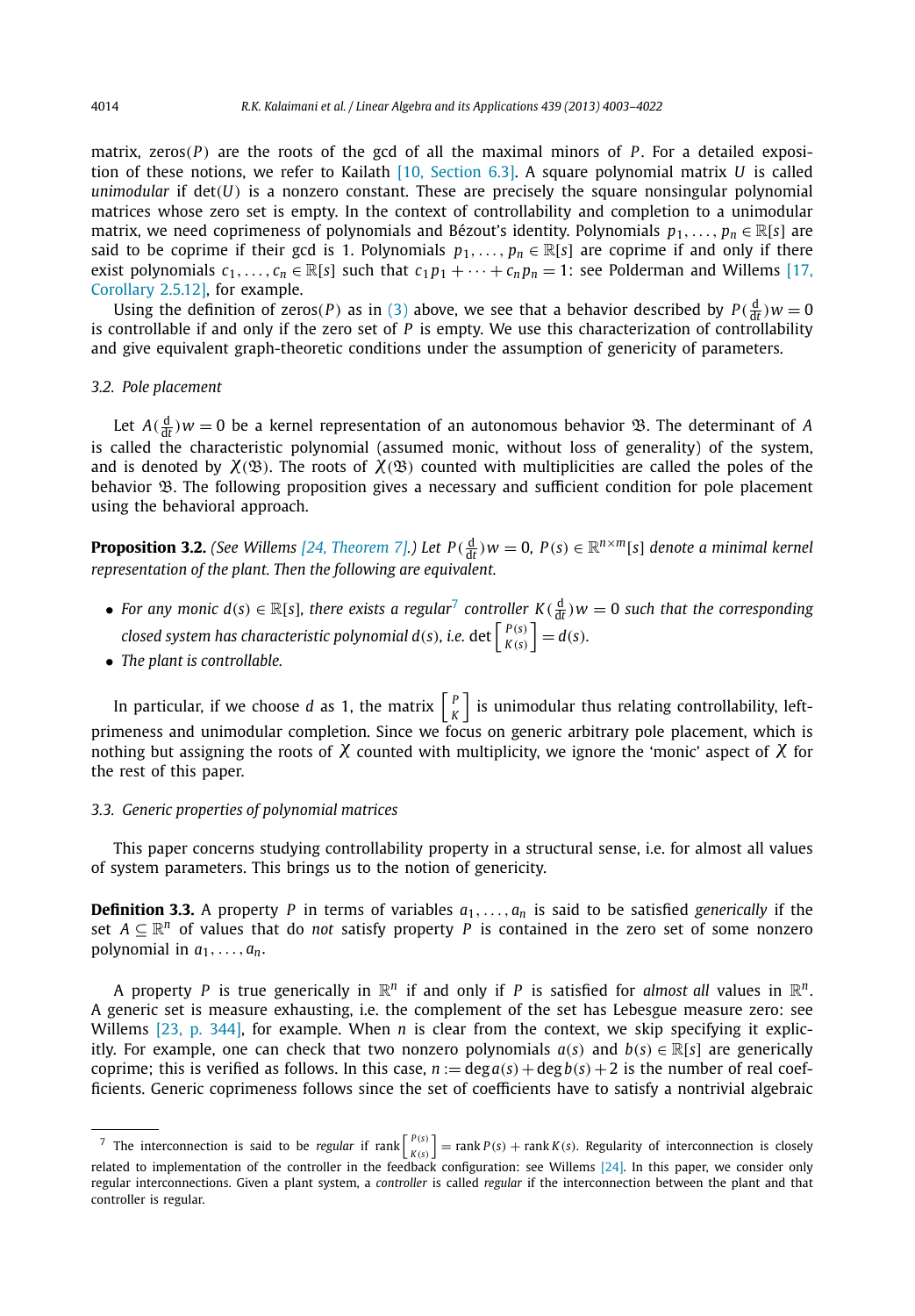relation for the two polynomials to have a common factor: the algebraic relation is nothing but the resultant of *a*(*s*) and *b*(*s*): see Kailath [10, Section 2.4.4].

For a square polynomial matrix *P* , we review the relation between the determinant of *P* and the perfect matchings of the bipartite graph  $G(R, C; E)$  associated to P. Let M be a perfect matching in *G*. Then *M* corresponds to a nonzero term in the determinant expansion of *P* : the term consists of the product of all entries corresponding to the edges in *M*. The determinant of *P* is just the sum of the terms over all perfect matchings in *G*, with suitable signs. *P* is nonsingular generically if and only if *G* contains a perfect matching (see Murota [15]; Babai and Frankl [4]). In addition to generic nonsingularity, the determinant being generically a nonzero constant, i.e. unimodularity of *P* , is important too. The following proposition (specialized from van der Woude [25, Theorem 5.2]) formulates equivalent graph conditions for this.

**Proposition 3.4.** *Consider the edge-weighted bipartite graph G*(R, <sup>C</sup>; *<sup>E</sup>*) *corresponding to a structured polynomial matrix P* ∈  $\mathbb{R}^{n \times n}$ [s]. Then *P* is generically unimodular if and only if there exists a perfect matching and *every perfect matching in G comprises of only constant edges.*

The above proposition is easier to state using the notion of an admissible edge: a necessary and sufficient condition for generic unimodularity is that there exists a perfect matching and *all admissible* edges are constant. The following subsection delves further into this notion and graphs comprising of just admissible edges.

#### *3.4. Inadmissible edges*

In the graph  $G(\mathcal{R}, \mathcal{C}; E)$  constructed from  $P \in \mathbb{R}^{n \times m}[s]$  an edge *e* which does not occur in any maximum matching is called an *inadmissible* edge of *G*. Consequently, the entry in *P* corresponding to this edge *e* does not play a role in any maximal minor of *P* ; this means *e* does not affect the zero set of the polynomial matrix *P* . After removing the inadmissible edges from *G* the resulting subgraph, denoted as *Ga*, is such that every edge is *admissible*. <sup>8</sup> Clearly, *G* has an R-saturating matching if and only if  $G_a$  has one. Due to the genericity assumption on *P*, and since the nonzero entries in  $P_a$ corresponding to  $G_a$  are also in *P*, we have the genericity property for entries in  $P_a$  also.

**Definition 3.5.** A bipartite graph  $G(\mathcal{R}, \mathcal{C}; E)$  with  $|\mathcal{R}| = |\mathcal{C}|$  is called *elementary* if its admissible edges form a connected subgraph of *G*.

An interesting property is that a bipartite graph  $G(\mathcal{R}, \mathcal{C}; E)$  with  $|\mathcal{R}| = |\mathcal{C}|$  is elementary if and only if *G* is connected, contains a perfect matching and has no inadmissible edges. Very relevant to our paper is the following proposition dealing with cycles.

**Proposition 3.6.** *(See Lovász and Plummer [11, Corollary 4.2.10].) Any two edges of an elementary bipartite graph are contained in a cycle.*

Next we review the Dulmage and Mendelsohn (DM) decomposition of a bipartite graph *G*, where *G* is decomposed into edge disjoint subgraphs, called its DM components. Each of the subgraphs has its edges either all admissible in *G* or all inadmissible in *G*. In this paper, we deal with a simpler situation: the case when all inadmissible edges have been removed to get *G<sup>a</sup>* and further *G<sup>a</sup>* has a perfect matching. We review the DM decomposition for just this case: it turns out that the connected components of *G<sup>a</sup>* are its DM components. We use this decomposition in Proposition 5.1 while factorizing the determinant of matrix *A* in the proof of Theorem 2.6. The following proposition is about an important property of the DM components in this special case.

<sup>8</sup> An admissible edge *e* has also been referred to as 'allowed' and 'maximally-matchable' in the literature: see Lovász and Plummer [11] and Tassa [20], for example. There are minor differences depending on whether the maximum matching containing *e* should also be perfect.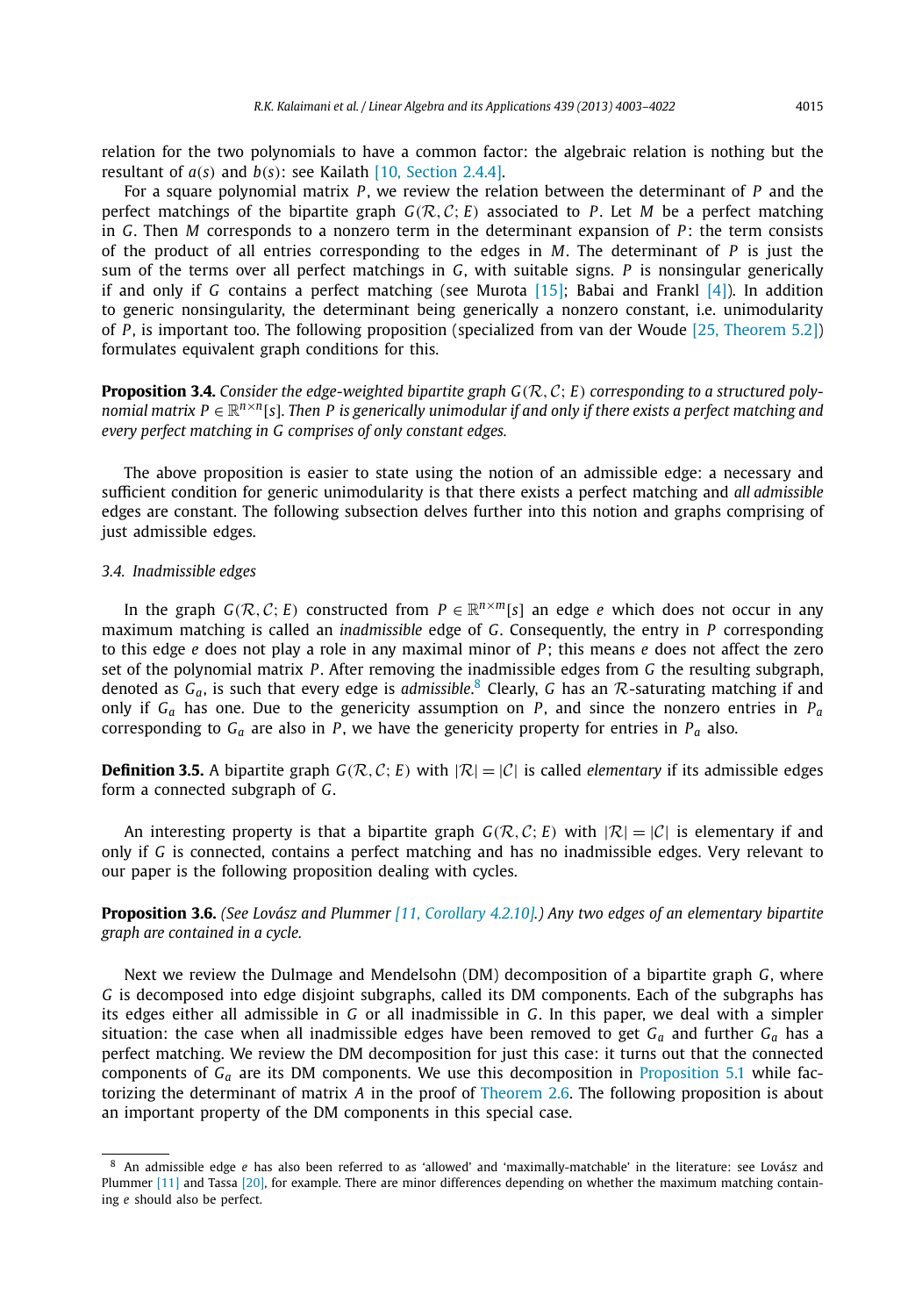**Proposition 3.7.** *(See Asratian et al.* [3, p. 187].) Let  $G(R, C; E)$  with  $|R| = |C|$  be a bipartite graph with a *perfect matching. Assume G<sup>a</sup> is the subgraph induced by the admissible edges of G. Then each component of G<sup>a</sup> is an elementary bipartite graph.*

In the situation under consideration, the DM decomposition is said to be nontrivial if  $G<sub>a</sub>$  is connected, i.e. *G<sup>a</sup>* is an elementary bipartite graph.

#### **4. Proof of Theorem 2.7: structural controllability**

In this section we prove the equivalence between the conditions listed in Theorem 2.7 for structural controllability. We state some definitions and preliminary lemmas that are required to prove this main result. The following two propositions relate cycles and paths to the components of *G* obtained from the symmetric difference of two matchings in *G*.

**Proposition 4.1.** *(See Asratian et al. [3, p. 57].) Let M and N be matchings in a graph G. Then each component of G*[ $M\Delta N$ ] *is exactly one of the following*:

1. *an even cycle with edges alternating in M*\*N and N*\*M, or*

2. *a* path whose edges are alternating in  $M\backslash N$  and  $N\backslash M$ .

**Proposition 4.2.** *(See Asratian et al. [3, p. 58].) If a graph G has two perfect matchings M and N then all components of G[M* $\Delta$ *N] are even cycles.* 

The following lemma relates components in the symmetric difference of two  $\mathcal R$ -saturating matchings in a graph to being a path/cycle.

**Lemma 4.3.** Consider a bipartite graph  $G(\mathcal{R}, C; E)$ , with  $|\mathcal{R}| < |\mathcal{C}|$ . Let M and N be two  $\mathcal{R}$ -saturating match*ings in G and let*  $C_M$ ,  $C_N \subset C$  *denote the vertices in* C *of the edges in the matchings M and N respectively. Then the following are true.*

1. As sets,  $C_M = C_N \Leftrightarrow$  each component of  $G[M\Delta N]$  is a cycle.

2. As sets,  $C_M \neq C_N \Leftrightarrow$  there exists a component of  $G[M\Delta N]$  which is a path of even length.

**Proof.** Using Propositions 4.1 and 4.2 we note that Statements 1 and 2 are the same. Hence it is enough to prove just the  $\Rightarrow$  part' of each statement.

1. (⇒): Since the two R-saturating matchings *M* and *N* satisfy  $C_M = C_N$ , they are two perfect matchings on a set of  $2|\mathcal{R}|$  vertices. Hence from Proposition 4.2 we have that each component of *<sup>G</sup>*[*MN*] is a cycle.

2. (⇒): In the graph *G*[*M*∆*N*], let  $r_{MN} \subseteq \mathcal{R}$ ,  $c_{MN} \subseteq \mathcal{C}$  denote the set of vertices on which the edges of *G*[*M* $\triangle$ *N*] are incident. If  $C_M \neq C_N$ , then  $|r_{MN}| < |c_{MN}|$ , which implies all the components of *<sup>G</sup>*[*MN*] cannot be cycles. Hence from Proposition 4.1 there exists a path in *<sup>G</sup>*[*MN*]. Since both *<sup>M</sup>* and *N* are  $\mathcal{R}$ -saturating matchings, in *G*[*M* $\Delta$ *N*], the incidence degree of each vertex in  $\mathcal{R}$  is either two or zero. Hence a path in  $G[M\Delta N]$  has its start and end vertex only in C. This implies that the path is of even length.  $\square$ 

Using the above results, we prove Theorem 2.7: our main result on structural controllability.

**Proof of Theorem 2.7.** Some simplifications are helpful for proving the implications. We remove the inadmissible edges in  $G^P$  to get  $G^P_a$ . Let  $P_a$  be the corresponding structured matrix. We permute the rows and columns of  $P_a$  such that each connected component of  $G_a^P$  corresponds to consecutive rows/columns. Suppose the components of  $G_a^P$  are  $g_1, \ldots, g_c$ . Thus  $P_a$  is now in the form: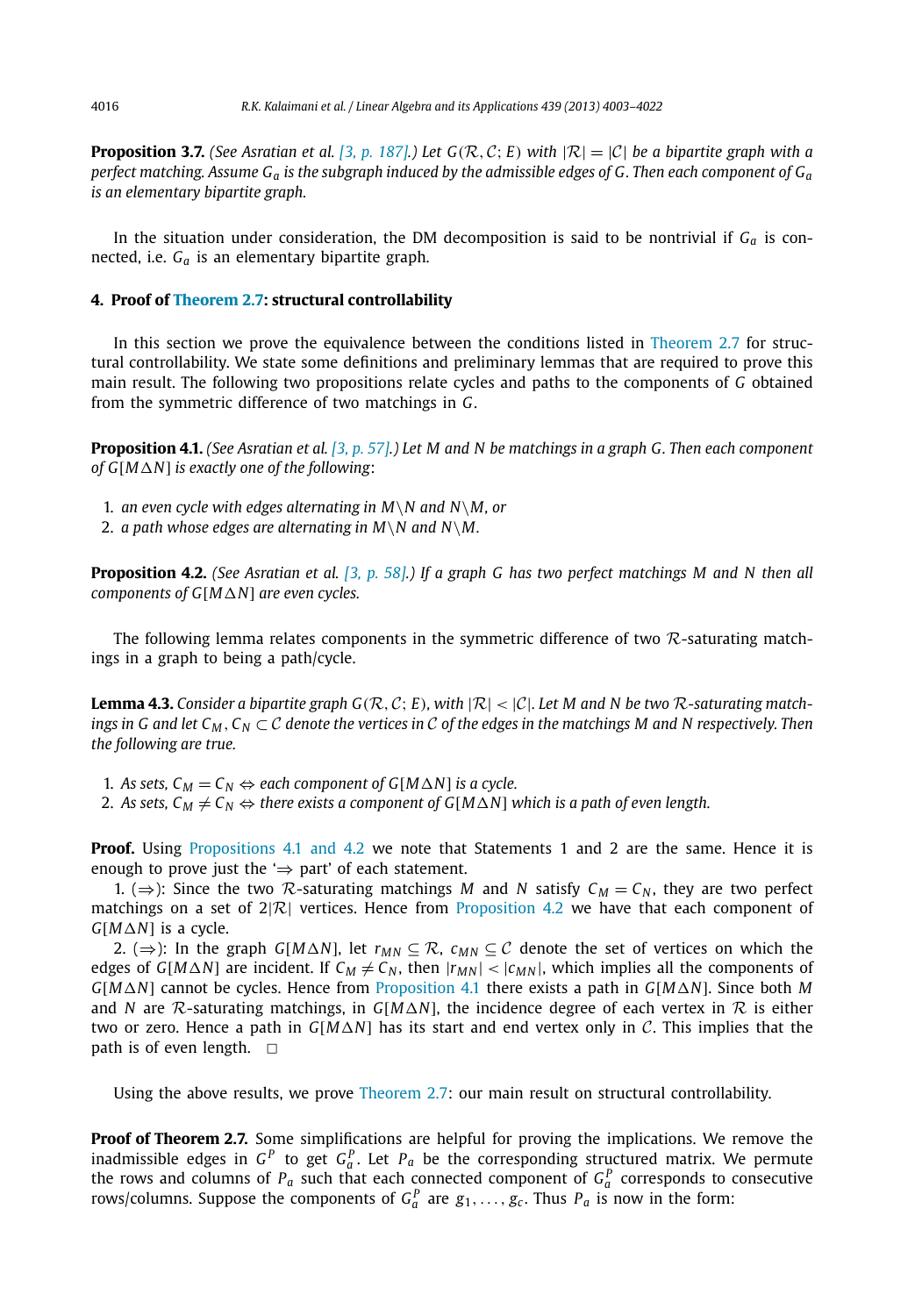$$
P_a = \begin{bmatrix} P_1 & 0 & \cdots & 0 \\ 0 & P_2 & \cdots & 0 \\ \vdots & \vdots & \ddots & \vdots \\ 0 & 0 & \cdots & P_c \end{bmatrix}
$$

with  $P_i$  the submatrices of  $P_a$  corresponding to the connected components  $g_i$ . Moreover,  $P_i$  is square if and only if  $|\mathcal{R}_P(g_i)| = |\mathcal{C}(g_i)|$ . Since there exists an  $\mathcal{R}_P$ -saturating matching in  $G^P$ , and therefore in  $G_a^P$ , each  $g_i$  satisfies  $|\mathcal{R}_P(g_i)| \leq |\mathcal{C}(g_i)|$ , and there exists at least one row-saturating matching for each component *g<sup>i</sup>* . Further,

$$
zeros(P_a) = \bigcup_{i=1,\dots,c} zeros(P_i).
$$

With this simplification, we proceed to the proof. Statements 1 and 2 are equivalent by Definition 2.2. We prove  $2 \Leftrightarrow 3$  and then  $3 \Leftrightarrow 4$ .

(2 ⇒ 3): Suppose the polynomial matrices represented by  $G<sup>P</sup>$  are generically left-prime, i.e. the zero set of *P* is empty generically. We show that for every component  $g_i$  of  $G_a^P$  satisfying  $|\mathcal{R}_P(g_i)| =$  $|C(g_i)|$ , all edges in  $g_i$  are constant edges. On the contrary, suppose  $g_i$  is such that  $|\mathcal{R}_P(g_i)| = |C(g_i)|$ , and *g<sup>i</sup>* contains a nonconstant edge. Since each edge is admissible, the determinant of *P<sup>i</sup>* is generically a nonconstant polynomial. Hence the zero set of *P* has to be non-empty, thus proving the necessity of Condition 3.

 $(3 \Rightarrow 2)$ : For this part, we need to show that each of the  $P_i$  is such that its zero set is empty. There are two cases.

**Case 1:**  $P_i$  is such that  $|R_P(g_i)| = |C(g_i)|$  in  $G_q^P$ , or **Case 2:**  $P_i$  is such that  $|R_P(g_i)| < |C(g_i)|$  in  $G_a^P$ .

In Case 1, by assumption, all edges in *g<sup>i</sup>* are constant edges, and hence determinant of *P<sup>i</sup>* is generically a nonzero constant: see van der Woude [25, Theorem 5.2] and also Proposition 3.4. This proves that the zero set of that  $P_i$  is empty. For Case 2, connectedness of  $g_i$  and admissibility of all its edges make the zero set of the corresponding  $P_i$  empty. This is proved exactly along the lines of the proofs of Murota [15, Theorems 6.3.8 and 6.3.4]: such a component *g<sup>i</sup>* has been termed there as the 'horizontal tail' of the DM decomposition.

(3 ⇒ 4): We assume a nonconstant plant edge  $e_p$  in  $G_a^p$  belongs to a connected component, say  $g_i$ , satisfying  $|\mathcal{R}_P(g_i)| < |\mathcal{C}(g_i)|$ . We prove that there exist two  $\mathcal{R}_P$ -saturating matchings *M* and *N* such that  $e_p$  is in a path in a component of  $G_a^P[M\Delta N]$ . Using the absence of inadmissible edges, the connectedness of  $g_i$  and  $|\mathcal{R}_P(g_i)| < |\mathcal{C}(g_i)|$  together, we construct two  $\mathcal{R}_P(g_i)$ -saturating matchings *m* and *n* in  $g_i$  as follows. Choose an  $\mathcal{R}_P(g_i)$ -saturating matching, say *m*, which contains  $e_p$ . Let  $\mathcal{C}_m \subset$  $C(g_i)$  denote the vertices of the edges in the matching *m*. The other matching *n* is chosen to construct the required path. Let  $v_c(e_p)$  denote the vertex of  $e_p$  in  $C(g_i)$ . Consider a vertex *v*, such that  $v \in$  $\mathcal{C}(g_i)\setminus\mathcal{C}_m$ . Such a vertex *v* exists because  $|\mathcal{R}_P(g_i)| < |\mathcal{C}(g_i)|$ . Since  $g_i$  is connected there exists a path *p* between  $v_c(e_p)$  and *v*. Moreover, edges in *p* alternate between *m* and  $E_P(g_i)\$ m. Obtain a  $m$  along *n* by "transferring<sup>9</sup> from *m* along *p*". Further, *n* does not contain  $e_p$ . Notice that  $G_a^P[m\Delta n]$ is exactly p. Use matchings m and n in  $g_i$  to conclude that there exist two  $\mathcal{R}_P$ -saturating matchings *M* and *N* in *G* such that the edge  $e_p \in M$  and  $e_p \notin N$ . This proves that  $e_p$  is in a path in  $G_q^P[M\Delta N]$ . Finally, since both the end vertices of *p* are in  $\hat{C}(g_i)$ , it follows that length of *p* is even. This proves Condition 4.

 $(4 \Rightarrow 3)$ : We assume that every nonconstant plant edge  $e<sub>p</sub>$  is in a path in a component of  $G_a^P$ [*M* $\triangle$ *N*]. We show that any component *g<sub>i</sub>* of  $G_a^P$  containing a nonconstant plant edge satisfies  $|\mathcal{R}_P(g_i)| < |\mathcal{C}(g_i)|$ . Consider a nonconstant plant edge  $e_p$  which belongs to a connected component  $g_i$ of  $G_a^P$ . Our assumption implies that there are two  $\mathcal{R}_P(g_i)$ -saturating matchings  $m \subset M$  and  $n \subset N$ 

<sup>9</sup> Refer Asratian et al. [3, Theorem 5.1.7] which explains that it is possible to obtain a new maximum matching from an existing maximum matching by a "sequence of transfers along alternating paths".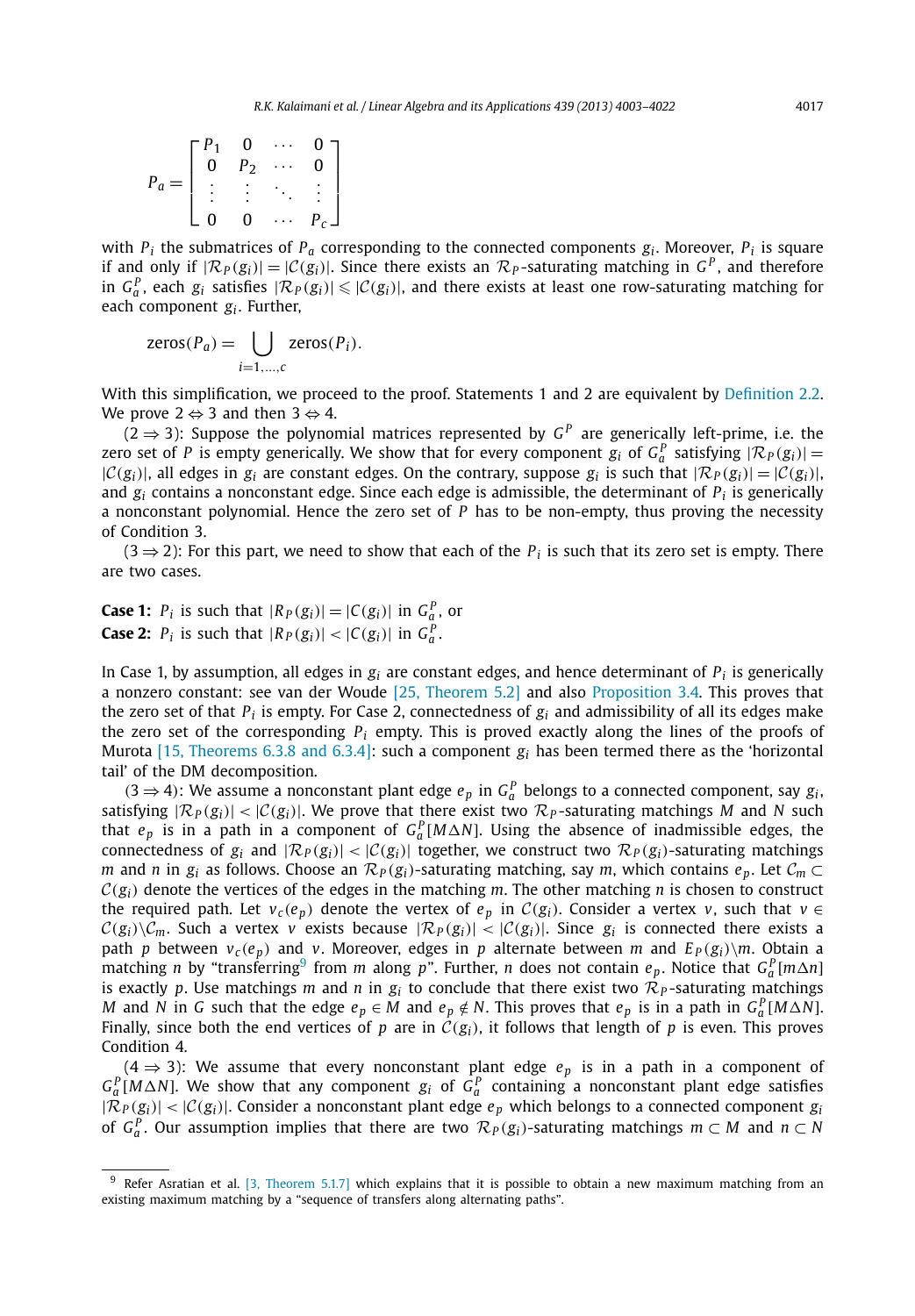such that the edge  $e_p \in G_a^P[m \Delta n]$  and is in a path. Then from Lemma 4.3 we have that  $C_m \neq C_n$ . This implies that the connected component,  $g_i$  which contains  $e_p$  satisfies  $|\mathcal{R}_P(g_i)| < |\mathcal{C}(g_i)|$ . This proves Condition 3 and completes the proof of Theorem 2.7.  $\Box$ 

#### **5. Pole placement with constraints on controller structure**

In this section we prove Theorem 2.6. The key idea in the proof is to ensure that there are no structurally fixed modes, and the cycle condition for each nonconstant and admissible plant edge then guarantees absence of common factors generically: thus allowing the use of Bézout's identity.

The following proposition plays an important role in the proof. This is about factorizing the determinant of a nonsingular matrix in accordance with a canonical decomposition (DM decomposition) of an associated graph. Note that the factorization is defined over a specific ring which we explain as follows. Assume we have a nonsingular matrix *A* whose nonzero entries are replaced by distinct indeterminates from the set  $X := \{x_1, \ldots, x_p\}$ . Let  $\mathbb{R}[X]$  denote  $\mathbb{R}[x_1, x_2, \ldots, x_p]$ , i.e. the ring of polynomials with indeterminates from *X* and coefficients from the field R. The subgraphs in the DM decomposition play a role in the proper<sup>10</sup> factorization of det(*A*) in  $\mathbb{R}[X]$ .

**Proposition 5.1.** *(See Yamada [27].) Let A be a nonsingular matrix whose nonzero entries are distinct elements from X. Assume G is the bipartite graph corresponding to A. Then* det(*A*) *has a proper factorization in* <sup>R</sup>[*X*] *if and only if the DM decomposition of G is nontrivial. Furthermore, the irreducible factors of* det(*A*) *correspond to the components in the DM decomposition.*

Thus the determinant of the submatrix corresponding to each component does not admit a proper factorization in  $\mathbb{R}[X]$ . Further, if G is an elementary bipartite graph, then det(*A*) does not admit a proper factorization in <sup>R</sup>[*X*]. A graph *<sup>G</sup>* whose DM decomposition is trivial is called *DM-irreducible*.

**Proof of Theorem 2.6.** Assume the DM decomposition (Proposition 3.7) on  $G_a^{\text{aut}}$  results in components  $H_1, \ldots, H_k$ . Let  $A_a$  be the structured polynomial matrix corresponding to  $G_a^{\text{aut}}$ . Using Proposition 5.1, each irreducible factor of det(*Aa*) corresponds to a component *H<sup>i</sup>* . Corresponding to this decomposition of  $G_a^{\text{aut}}$ , decompose  $A_a$  as

$$
A_a = \begin{bmatrix} A_1 & 0 & \cdots & 0 \\ 0 & A_2 & \cdots & 0 \\ \vdots & \vdots & \ddots & \vdots \\ 0 & 0 & \cdots & A_k \end{bmatrix} .
$$
 (4)

Block  $A_i$  corresponds to the graph  $H_i$  and  $A_i$  is square, as each  $H_i$  is an elementary bipartite graph. Note that determinant of  $A_a$  is  $\prod_{i=1}^k \det(A_i)$ . We use this to prove Theorem 2.6: we show  $1 \Rightarrow 2 \Rightarrow$  $3 \Rightarrow 4 \Rightarrow 1$ .

 $(1 \Rightarrow 2)$ : Since arbitrary pole placement is possible, the intersection of closed loop poles obtained using different controllers is empty. This proves Statement 2.

(2  $\Rightarrow$  3): We prove this by contradiction. We assume there exist subsets *r* ⊆  $\mathcal{R}_P$  and *c* ⊆ C in  $G_a^{\text{aut}}$  such that  $|r| = |c|$  and every perfect matching matches *r* to *c* with at least one nonconstant plant edge incident on *r*. We prove that for each  $P \in \mathcal{L}_P$ , the intersection  $\bigcap_{K \in \mathcal{L}_K}$  roots of  $\chi_{PK} \neq \emptyset$ . Subsets  $r \subseteq \mathcal{R}$  and  $c \subset \mathcal{C}$  with  $|r| = |c|$  such that every perfect matching of  $G_a^{\text{aut}}$  that matches *r* to *c* corresponds to components *H<sub>i</sub>* in *G*<sup>aut</sup>. Since the subset in our case has  $r \subseteq \mathcal{R}_P$ , the component *H<sub>i</sub>* does not have any vertex from  $\mathcal{R}_K$ . Hence for a given  $P \in \mathcal{L}_P$ , the determinant of the corresponding block  $A_i$  is a polynomial that is independent of  $K \in \mathfrak{L}_K$ . Therefore the det( $A_a$ ) also has det( $A_i$ ) as a factor which cannot be modified by the entries corresponding to controller edges. Since there is a

<sup>10</sup> A factorization of a polynomial *<sup>p</sup>* in the ring <sup>R</sup>[*X*] into factors *<sup>q</sup>* and *<sup>r</sup>* is called *proper* if neither *<sup>q</sup>* nor *<sup>r</sup>* is invertible in <sup>R</sup>[*X*]. In such a case, we say *<sup>p</sup>* is properly factorizable. If *<sup>p</sup>* is not properly factorizable, then *<sup>p</sup>* is called irreducible.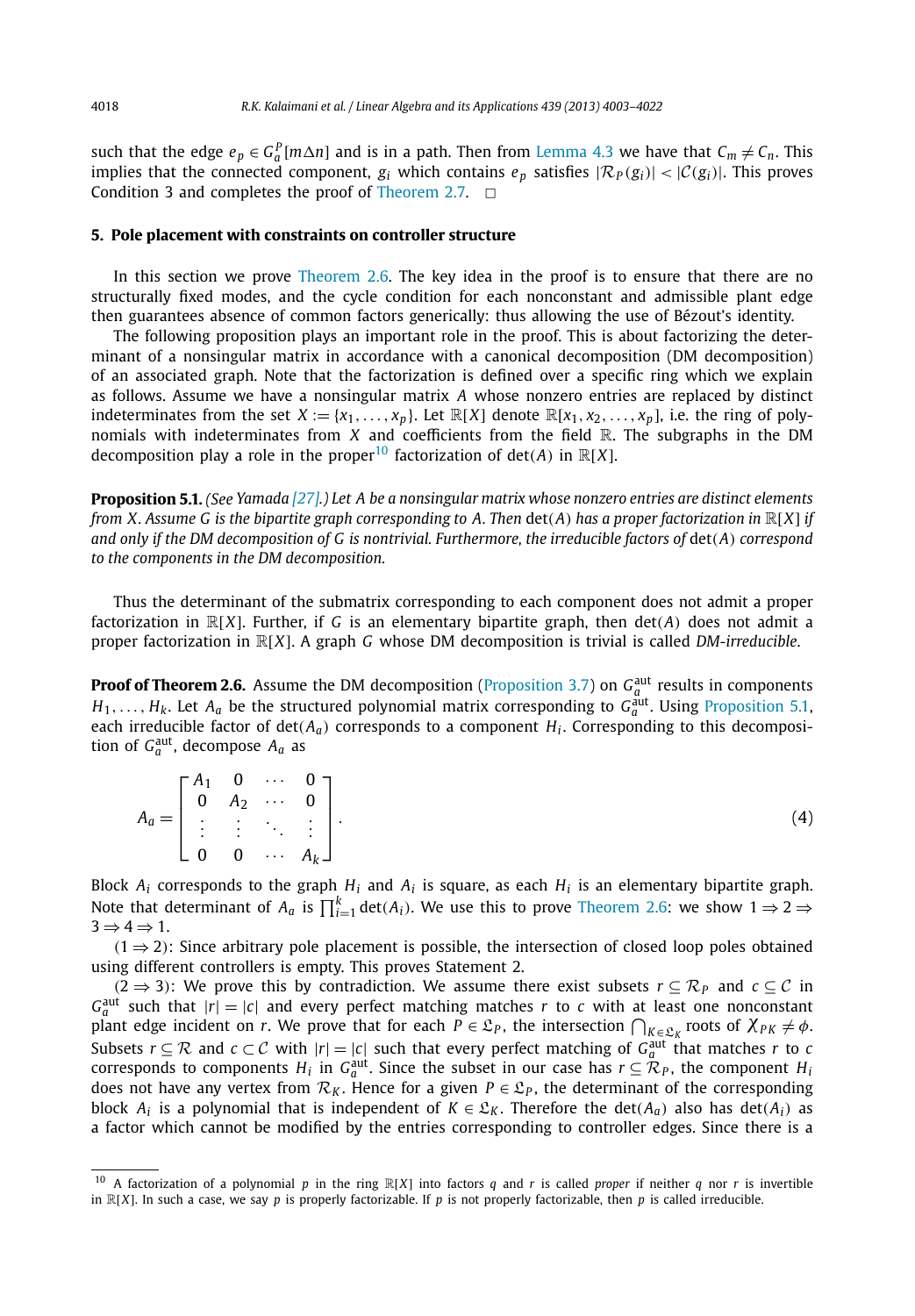nonconstant plant edge incident on  $r$ ,  $det(A_i)$  generically has degree at least one. This proves that for each  $P \in \mathfrak{L}_P$ , the intersection  $\bigcap_{K \in \mathfrak{L}_K}$  roots of  $\chi_{PK} \neq \phi$ .  $K \in \mathcal{L}_K$ 

 $(3 \Rightarrow 4)$ : A component  $H_i$  in  $G_a^{\text{aut}}$  corresponds to subsets  $r \subseteq \mathcal{R}$  and  $c \subseteq \mathcal{C}$  with  $|r| = |c|$  such that every perfect matching of  $G_a^{\text{aut}}$  matches r to c. Condition 3 implies that if there is at least one nonconstant plant edge in a component  $H_i$  then there exists also one  $\mathcal{R}_K$  vertex in this  $H_i$ . Since each  $H_i$  is an elementary bipartite graph, each edge in  $H_i$  is in a cycle with some controller edges. (Refer Proposition 3.6.) Hence every admissible nonconstant plant edge in G<sup>aut</sup> is in a cycle with controller edges.

 $(4 \Rightarrow 1)$ : Assume that every nonconstant plant edge which is admissible in  $G_a^{\text{aut}}$  is in a cycle involving controller edges in  $G_a^{\text{aut}}$ . Let  $H_i$  be a component in  $G_a^{\text{aut}}$  with a nonconstant plant edge and let  $A_i$  be the block in  $A_a$  corresponding to this  $H_i$ . This means  $H_i$  is an elementary bipartite graph and  $det(A_i)$  is not properly factorizable in  $\mathbb{R}[X]$ : see text after Proposition 5.1. Factorize the determinant of  $A_a$  into  $\prod_{i=1}^k \det(A_i)$ . From our assumption,  $H_i$  has a controller vertex. Analogously for a given  $P \in \mathcal{L}_P$ , the coefficients of the determinant polynomial of  $A_i$  depend nontrivially on entries of both *P* and *K*. We need to prove that  $det(A_i)$  can be assigned arbitrary by appropriately choosing the entries corresponding to the controller edges.

Consider a component *H<sub>i</sub>* with nonconstant plant edges and choose a vertex  $r_k \in \mathcal{R}_K$ . Suppose *n* controller edges are incident on *rk*. Since *H<sup>i</sup>* is elementary, using Proposition 3.6, we first infer that  $n \geqslant 2$ . Corresponding to these edges a row of  $A_i$  has the entries  $c_1, \ldots, c_n$  at the appropriate positions. In case there is more than one controller vertex, then some more rows of *A<sup>i</sup>* have controller edge entries. Choose these entries generically from  $\mathbb{R}$ . Expand the determinant along the row  $r_k$  to get

$$
\det(A_i) = \sum_{i=1}^n c_i p_i
$$

where polynomials  $p_i$  are defined appropriately for each term in the determinant expansion.

The next claim is that at least two polynomials *p<sup>i</sup>* are nonzero and that all the nonzero polynomials are generically coprime for all  $P \in \mathcal{L}_P$  and the generically chosen real numbers for the controller edges incident on other controller vertices in *H<sup>i</sup>* . We prove this claim by contradiction. Suppose they are not generically coprime, then there exists a factor  $f(s)$ , of degree at least one, which divides each *p*<sub>i</sub> generically for all *P* ∈  $\mathcal{L}_P$ . Hence  $\det(A_i) = f(s) \sum_{i=1}^n c_i \tilde{p}_i$ . Since this is true for all polyno-<br>misls *n* allowed by the plant structure. Proposition 5.1 believe appelyde that dat(A) visual pow in mials  $p_i$  allowed by the plant structure, Proposition 5.1 helps conclude that  $det(A_i)$ , viewed now in the notation of that proposition, admits a proper factorization. This contradicts the irreducibility of  $\det(A_i)$  and hence contradicts that  $H_i$  is an elementary bipartite graph. This proves that the polynomials  $p_i$ 's are generically coprime. Admissibility of all edges in  $H_i$ , along with the existence of a nonconstant plant edge, implies that at least one polynomial *p<sup>i</sup>* is generically nonconstant. The coprimeness of all  $p_i$ 's ensures that there exists one more polynomial  $p_j$  which is nonzero. Finally, using Bézout's identity, we conclude that  $c_i$ 's can be chosen such that  $\det(A_i)$  is any desired polynomial. Hence  $det(A_a)$  can also be assigned arbitrarily, thus proving Statement 1. This completes the proof of Theorem 2.6.  $\Box$ 

#### **6. Algorithm and running time estimates**

In this section we provide algorithms comprising of standard graph tests to solve Problems 2.4 and 2.5. We also estimate the running time of these algorithms.

#### *6.1. Structural controllability: algorithm and running time*

This subsection focuses on structural controllability.

#### **Algorithm 6.1.** The algorithm is based on Statement 3 of Theorem 2.7.

**Input:** A bipartite graph  $G^P(\mathcal{R}_P, \mathcal{C}; E_P)$ ,  $|\mathcal{R}_P| < |\mathcal{C}|$  with each edge of  $E_P$  classified as constant/nonconstant.

**Output:** "Structurally controllable" if so, and "Structurally uncontrollable" otherwise.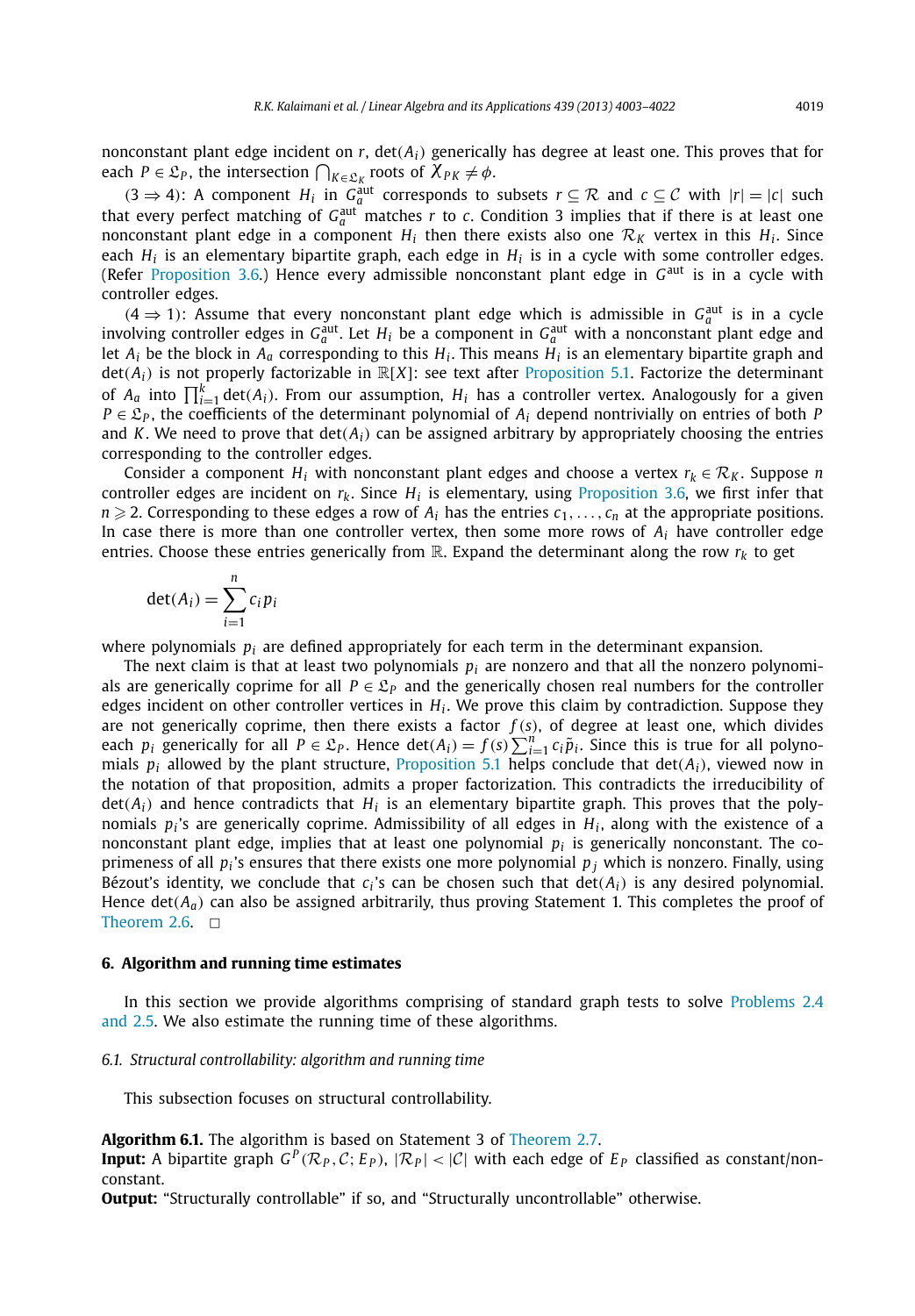- 1: Remove the inadmissible edges of  $G^P$  to get  $G^P_a$ .
- 2: Let  $A_1, A_2, \ldots, A_t$  be the connected components of  $G_a^P$ . {Comment: Let  $A_i$  be a graph with vertex set  $V(A_i)$  and edge set  $E_P(A_i)$ .} {Comment: Let  $\mathcal{R}_P(A_i) = \mathcal{R}_P \cap V(A_i)$  and  $\mathcal{C}(A_i) = \mathcal{C} \cap V(A_i)$ .}
- 3: **if** every component  $A_i$  with  $|\mathcal{R}_P(A_i)| = |\mathcal{C}(A_i)|$  has each edge in  $E_P(A_i)$  as constant edge **then**  $\mathbf{a}$ *i* **originally** controllable"
- print "System structurally controllable"
- 5: **else**
- 6: **print** "System structurally uncontrollable"
- 7: **end if**
- 8: **if** no component  $A_i$  satisfies  $|\mathcal{R}_P(A_i)| = |\mathcal{C}(A_i)|$  then<br>9: **print** "System structurally controllable"
- print "System structurally controllable"

```
10: end if
```
We estimate the running time of each step of the above algorithm.

*Step* 1: *Removal of inadmissible edges*: Using recent results from Tassa [20], the running time for classifying the edges in  $G^P$  as admissible or inadmissible is  $O(|E_P|\sqrt{|V|})$ . Removal of inadmissible edges takes as much time too.

*Step* 2: *Decomposition of G*<sub>*P*</sub><sup>*n*</sup> into its connected components: Once all inadmissible edges in G<sup>P</sup> have been removed, the algorithm for decomposing  $G_q^p$  (with edges  $E_p^q$  and  $V = \mathcal{R}_P \cup \mathcal{C}$ ) into its connected been removed, the algorithm for decomposing  $G_q^p$  (with edges  $E_p^q$  and  $V = \mathcal{R}_P \cup \mathcal{C}$ ) into its con components can be done in  $O(|E_p^a| \log^*(|\mathcal{R}_p| + |\mathcal{C}|))$  and is again standard, see Cormen et al. [6, p. 522].

*Steps* 3–7: *Connected component checking*: For each connected component  $A_i$  satisfying  $|\mathcal{R}_P(A_i)| =$  $|C(A_i)|$ , it takes  $|E_p^a(A_i)|$  operations to check if all edges are constant edges. In other words, in at most  $|E_P^a(A_i)|$  operations, one can determine whether  $A_i$  corresponds generically to a unimodular submatrix or not. (The components  $A_i$  satisfying  $|\mathcal{R}_P(A_i)| \neq |\mathcal{C}(A_i)|$  require no further check.)

**Lemma 6.2.** Consider a plant structure  $G^P(\mathcal{R}_P, \mathcal{C}; E_P)$ . Let  $V := \mathcal{R}_P \cup \mathcal{C}$ . Then, Algorithm 6.1 takes  $O(|E_P|\sqrt{|V|})$  *time to check if the plant is structurally controllable or not.* 

**Proof.** Using the steps listed above and the running time involved for each step, the total running time of the algorithm is at most  $O(|E_P|\sqrt{|V|}) + O(|E_P^a|\log^*(|V|)) + O(|E_P^a|)$  which is *O*( $|E_P|$  √  $|V|$ ). □

*6.2. Arbitrary pole placement with structured controller: algorithm and running time*

This subsection focuses on arbitrary pole placement using structured controllers.

**Algorithm 6.3.** This algorithm is based on Statement 4 of Theorem 2.6.

**Input:** The structure of plant  $G^P(\mathcal{R}_P, \mathcal{C}; E_P)$  with edges classified as constant/nonconstant and structure of controller;  $G^K(\mathcal{R}_K, \mathcal{C}; E_K)$ .

**Output:** "Arbitrary pole placement feasible" if so, and "Arbitrary pole placement infeasible" otherwise. Let  $G^{\text{aut}}(\mathcal{R}, \mathcal{C}; E)$ ;  $\mathcal{R} := \mathcal{R}_P \cup \mathcal{R}_K$ ,  $E := E_P \cup E_K$  denote the combined graph of plant and controller.

1: Remove the inadmissible edges of  $G<sup>aut</sup>$  to get  $G<sup>aut</sup><sub>a</sub>$ .

{Let  $A_1, A_2, \ldots, A_t$  be the connected components of  $G_a^{\text{aut}}$ .}

- 2: **if** each component *A<sup>i</sup>* containing a nonconstant plant edge contains an edge from *G K* **then**
- 3: **print** "Arbitrary pole placement feasible"
- 4: **else**

```
5: print "Arbitrary pole placement infeasible"
```
6: **end if**

Here  $V = \mathcal{R}_P \cup \mathcal{R}_K \cup \mathcal{C}$ .

*Step* 1: *Removal of inadmissible edges in*  $G_a^{\text{aut}}$ : This step requires  $O(|E|\sqrt{|V|})$  time as explained in Step 1 of Algorithm 6.1.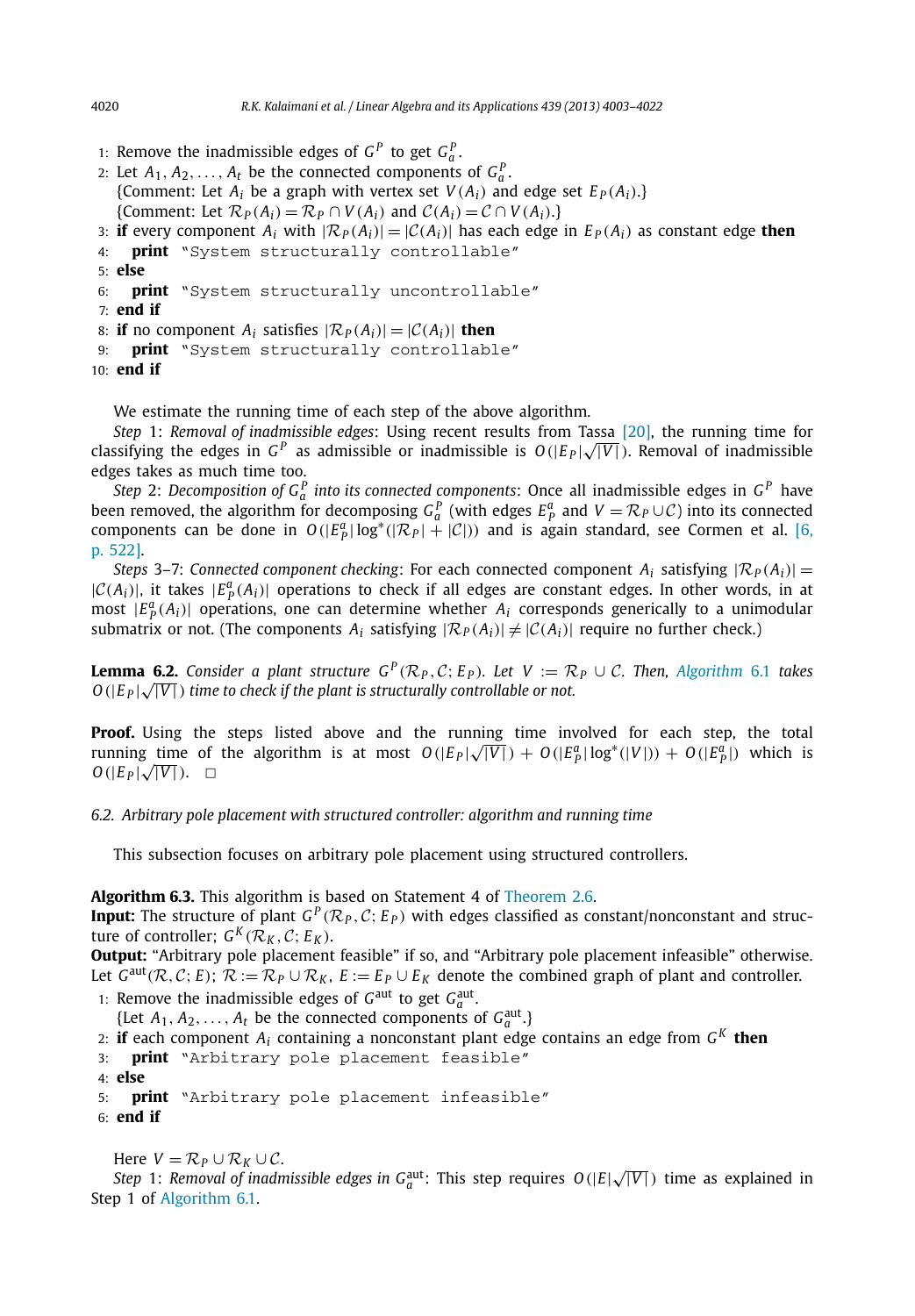*Step* 2: *Decomposition of*  $G_a^{\text{aut}}$  *into its connected components*: This requires  $O(|E^a| \log^*(|\mathcal{R}| + |\mathcal{C}|))$ . This is explained in Step 2 of Algorithm 6.1.

*Steps* 3–6: *Check within each connected component*: By Proposition 3.7, each *A<sup>i</sup>* is an elementary bipartite graph. If the number of edges in  $A_i$  is more than one, then any two edges in  $A_i$  are contained in a cycle: see Proposition 3.6. Checking Condition 4, Theorem 2.6 boils down to checking if each component  $A_i$  containing a nonconstant plant edge has a controller edge, equivalently, a vertex in  $\mathcal{R}_k$ . For each component this requires at most  $|E^a(A_i)|$  operations.

**Lemma 6.4.** Let  $G^P(\mathcal{R}_P, \mathcal{C}; E_P)$  and  $G^K(\mathcal{R}_K, \mathcal{C}; E_K)$  denote the plant and controller structures respectively. *Define V* :=  $\mathcal{R}_P \cup \mathcal{R}_K \cup \mathcal{C}$  and  $E := E_P \cup E_K$ . Then, Algorithm 6.3 takes O(|E|√| $\overline{V|}$ ) time to check if arbitrary *pole placement is possible with the controller structure or not.*

**Proof.** Proceeding as before, it follows that the running time of the algorithm is at most  $O(|E|\sqrt{|V|}) +$ *O*(|*E*<sup>a</sup>| log<sup>\*</sup>(|*V*|)) + *O*(|*E*<sup>a</sup>|) which is *O*(|*E*|√|*V*|). □

Note that the classification of edges into admissible and inadmissible is the most intensive of the operations within the two algorithms above. The classification (and the removal) operations are inessential for the construction of a large system by interconnection of SISO subsystems using one or more of series/parallel and/or feedback interconnections. This was described above in Section 2.3 and stated in Theorem 2.8.

We compare the above running time estimates with that of similar algorithms in the literature. In order to compare, we deal with the state space case, though our approach applies to the higher order case and also to the unimodular completion problem. Consider a state space system with *n* states, *m* inputs and *p* outputs and with output feedback. The running time of the algorithm in Murota [12] that checks structural controllability is  $O(n^2(n+m)\log n)$ . Similarly, in Papadimitriou and Tsitsiklis  $[16]$ , an  $O(n^{2.5})$  running time algorithm for checking structurally fixed modes has been described, while Murota [13, p. 1394] describes one that is  $O(d^3 \log d)$ , with  $d := n + m + p$ . Of course, both [12] and [13] deal with more general so-called 'mixed' representations. In our case the algorithms for both structural controllability and arbitrary pole placement require at most  $O(|E| \sqrt{|V|})$  running time as removal of inadmissible edges is the dominant term among all the steps. Assuming  $|E| = O(|V|^2)$ , our algorithm takes  $O(|V|^{2.5})$  time and is thus comparable to those in Papadimitriou and Tsitsiklis [16]. Of course, both structural controllability and generic pole assignability are more relevant for *sparse* systems for which it is reasonable to assume  $|E| = o(|V|^2)$  (for example,  $|E|$  could be  $O(|V|\log(|V|))$ ) or  $O(|V|^{1.5})$ ). In the case when  $|E| = o(|V|^2)$ , our algorithm requires at most  $o(|V|^{2.5})$ .

#### **7. Concluding remarks**

We considered the problem where the plant equations structure is given, i.e. which variable occurs in which equation is specified. This structure was translated to an equivalence class of polynomial matrices, with the zero and nonzero entries' locations specified. Amongst the nonzero entries, we distinguished between entries that are constant, and polynomials of degree at least one. Considering 'open' plants meant considering an under-determined system of plant equations, i.e. a *rectangular* polynomial matrix. We studied structural controllability of the plant as ability to generically complete a polynomial matrix from this equivalence class to a unimodular matrix. This amounts to potentially using nonzero entries everywhere during the completion (Theorem 2.7). Instead of using nonzero entries *everywhere*, a more refined problem is that of generic controllability using a controller with structural constraints, i.e. controller equations having prespecified constraints about which variable can occur in which equation. This is of obvious practical relevance to sensor network design problems. We obtained necessary and sufficient conditions for such generic arbitrary pole placement using a structured controller (Theorem 2.6).

Our solutions used techniques from matching theory, in particular, admissibility of edges and results from elementary bipartite graphs. Recall that an edge is called admissible if it occurs in some maximum matching. We showed that arbitrary pole placement using a structured controller was possible if and only if every nonconstant admissible plant edge occurs in some cycle involving admissible